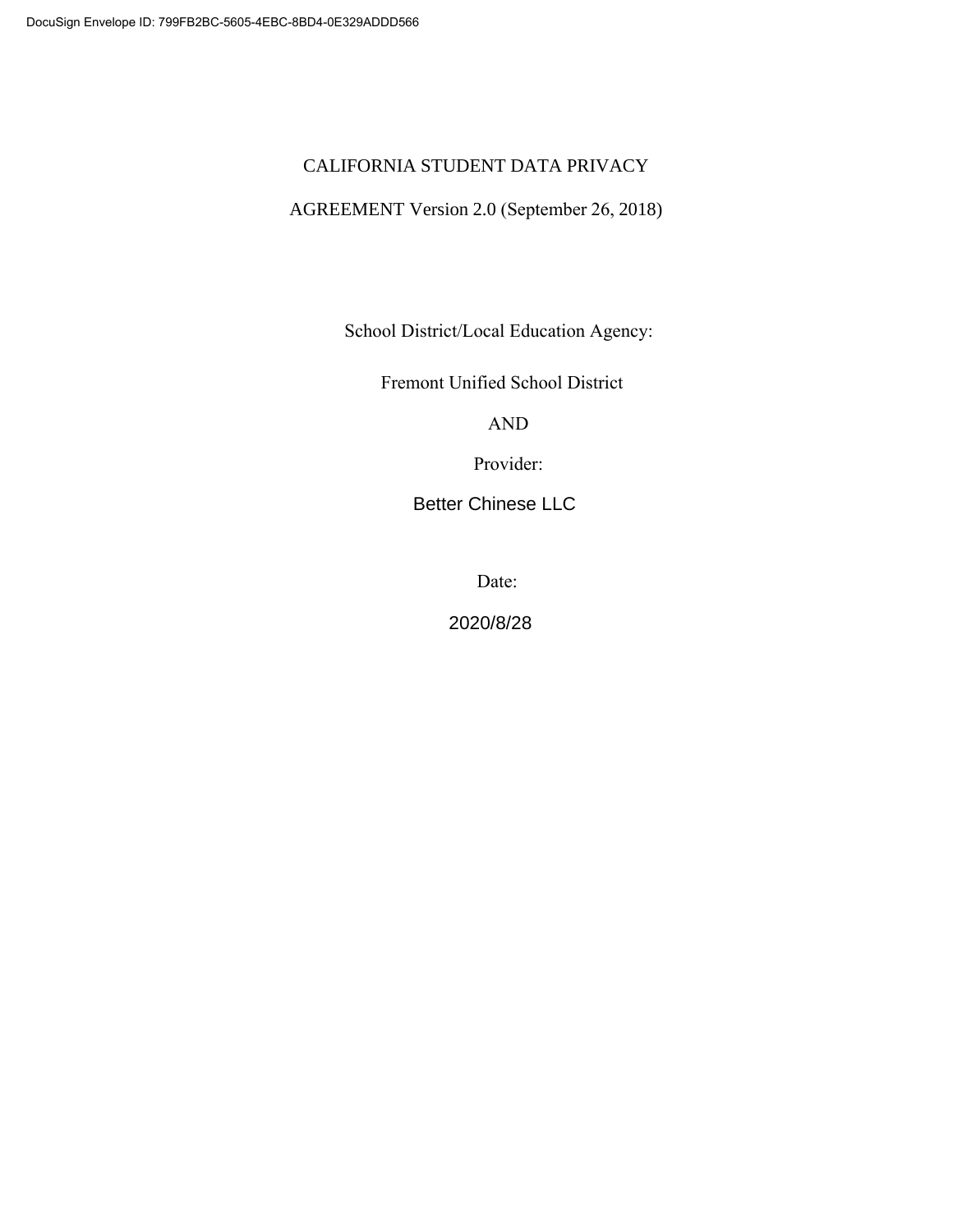This California Student Data Privacy Agreement ("DPA") is entered into by and between the Fremont Unified

(hereinafter referred to as "LEA") and (hereinafter referred to as "Provider") on 2020/8/28 The Parties agree to the terms as stated herein. Better Chinese LLC

#### **RECITALS**

**WHEREAS,** the Provider has agreed to provide the Local Education Agency ("LEA") with certain digital educational services ("Services") pursuant to a contract dated ("Service Agreement"); and 2020/8/28

**WHEREAS,** in order to provide the Services described in the Service Agreement, the Provider may receive or create, and the LEA may provide documents or data that are covered by several federal statutes, among them, the Family Educational Rights and Privacy Act ("FERPA") at 20 U.S.C. 1232g (34 CFR Part 99), Children's Online Privacy Protection Act ("COPPA"), 15 U.S.C. 6501-6506; Protection of Pupil Rights Amendment ("PPRA") 20 U.S.C. 1232h; and

**WHEREAS,** the documents and data transferred from LEAs and created by the Provider's Services are also subject to California state student privacy laws, including AB 1584, found at California Education Code Section 49073.1 and the Student Online Personal Information Protection Act ("SOPIPA") found at California Business and Professions Code section 22584; and

**WHEREAS**, for the purposes of this DPA, Provider is a school official with legitimate educational interests in accessing educational records pursuant to the Service Agreement; and

**WHEREAS**, the Parties wish to enter into this DPA to ensure that the Service Agreement conforms to the requirements of the privacy laws referred to above and to establish implementing procedures and duties; and

**WHEREAS**, the Provider may, by signing the "General Offer of Privacy Terms" (Exhibit "E"), agree to allow other LEAs in California the opportunity to accept and enjoy the benefits of this DPA for the Services described herein, without the need to negotiate terms in a separate DPA.

**NOW THEREFORE,** for good and valuable consideration, the parties agree as follows:

#### **ARTICLE I: PURPOSE AND SCOPE**

**1. Purpose of DPA**. The purpose of this DPA is to describe the duties and responsibilities to protect student data transmitted to Provider from LEA pursuant to the Service Agreement, including compliance with all applicable statutes, including the FERPA, PPRA, COPPA, SOPIPA, AB 1584, and other applicable California State laws, all as may be amended from time to time. In performing these services, the Provider shall be considered a School Official with a legitimate educational interest, and performing services otherwise provided by the LEA. With respect to the use and maintenance of Student Data, Provider shall be under the direct control and supervision of the LEA.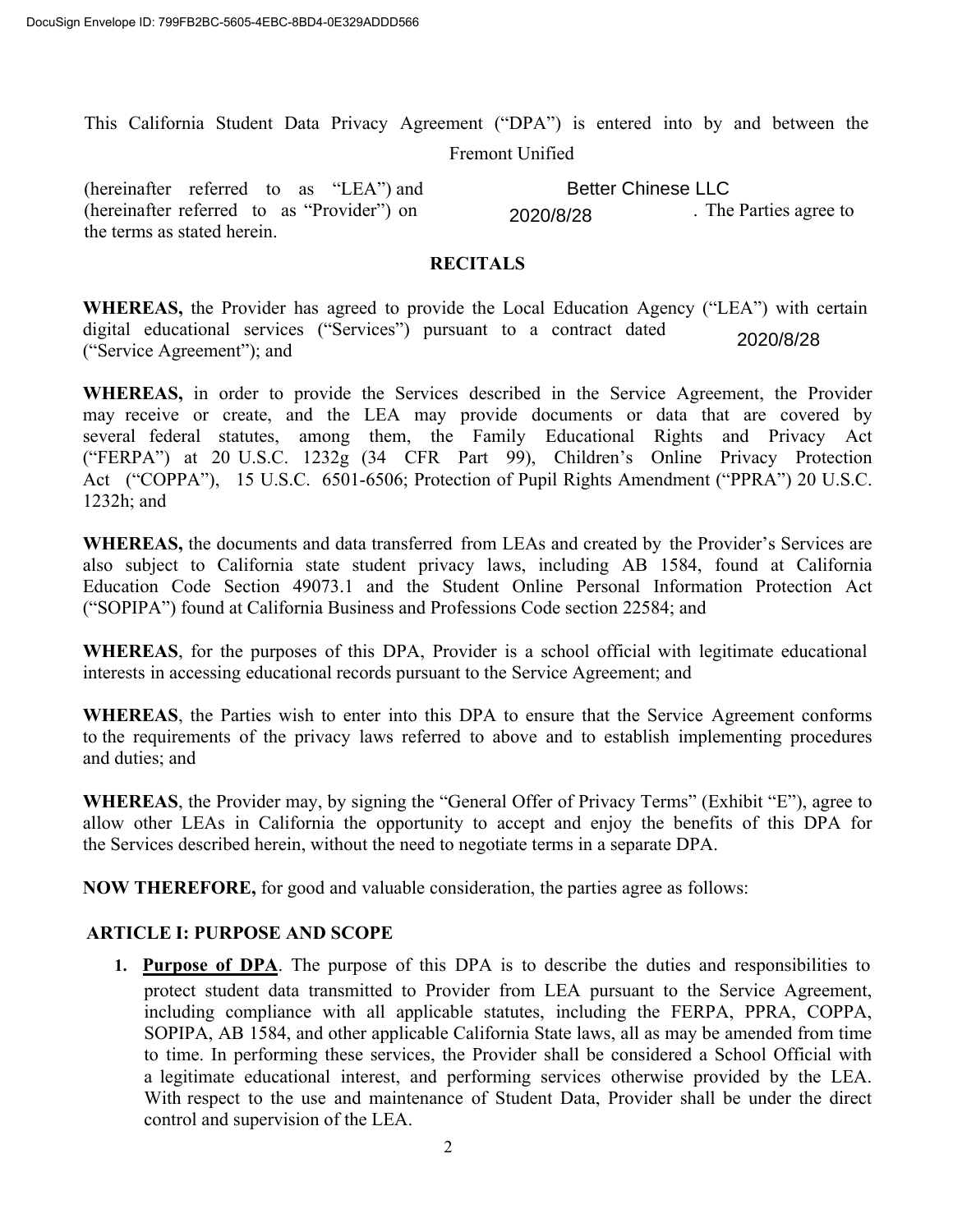**2. Nature of Services Provided**. The Provider has agreed to provide the following digital educational products and services described below and as may be further outlined in Exhibit "A" hereto:

## Better Immersion

- **3. Student Data to Be Provided**. The Parties shall indicate the categories of student data to be provided in the Schedule of Data, attached hereto as Exhibit "B".
- **4. DPA Definitions**. The definition of terms used in this DPA is found in Exhibit "C". In the event of a conflict, definitions used in this DPA shall prevail over term used in the Service Agreement.

# **ARTICLE II: DATA OWNERSHIP AND AUTHORIZED ACCESS**

- **1. Student Data Property of LEA**. All Student Data transmitted to the Provider pursuant to the Service Agreement is and will continue to be the property of and under the control of the LEA. The Provider further acknowledges and agrees that all copies of such Student Data transmitted to the Provider, including any modifications or additions or any portion thereof from any source, are subject to the provisions of this Agreement in the same manner as the original Student Data. The Parties agree that as between them,  all rights, including all intellectual property rights in and to Student Data contemplated per the Service Agreement shall remain the exclusive property of the LEA. For the purposes of FERPA, the Provider shall be considered a School Official, under the control and direction of the LEAs as it pertains to the use of Student Data notwithstanding the above. Provider may transfer pupil-generated content to a separate account, according to the procedures set forth below.
- **2. Parent Access**. LEA shall establish reasonable procedures by which a parent, legal guardian, or eligible student may review Student Data in the pupil's records, correct erroneous information, and procedures for the transfer of pupil-generated  content to a personal account, consistent with the functionality of services. Provider shall respond in a timely manner (and no later than 45 days from the date of the request) to the LEA's request for Student Data in a pupil's records held by the Provider to view or correct as necessary. In the event that a parent of a pupil or other individual contacts the Provider to review any of the Student Data accessed pursuant to the Services, the Provider shall refer the parent or individual to the LEA, who will follow the necessary and proper procedures regarding the requested information.
- **3. Separate Account**. If pupil generated content is stored or maintained by the Provider as part of the Services described in Exhibit "A", Provider shall, at the request of the LEA, transfer said pupil generated content to a separate student account upon termination of the Service Agreement; provided, however, such transfer shall only apply to pupil generated content that is severable from the Service.
- **4. Third Party Request**. Should a Third Party, including law enforcement and government entities, contact Provider with a request for data held by the Provider pursuant to the Services, the Provider shall redirect the Third Party to request the data directly from the LEA. Provider shall notify the LEA in advance of a compelled disclosure to a Third Party.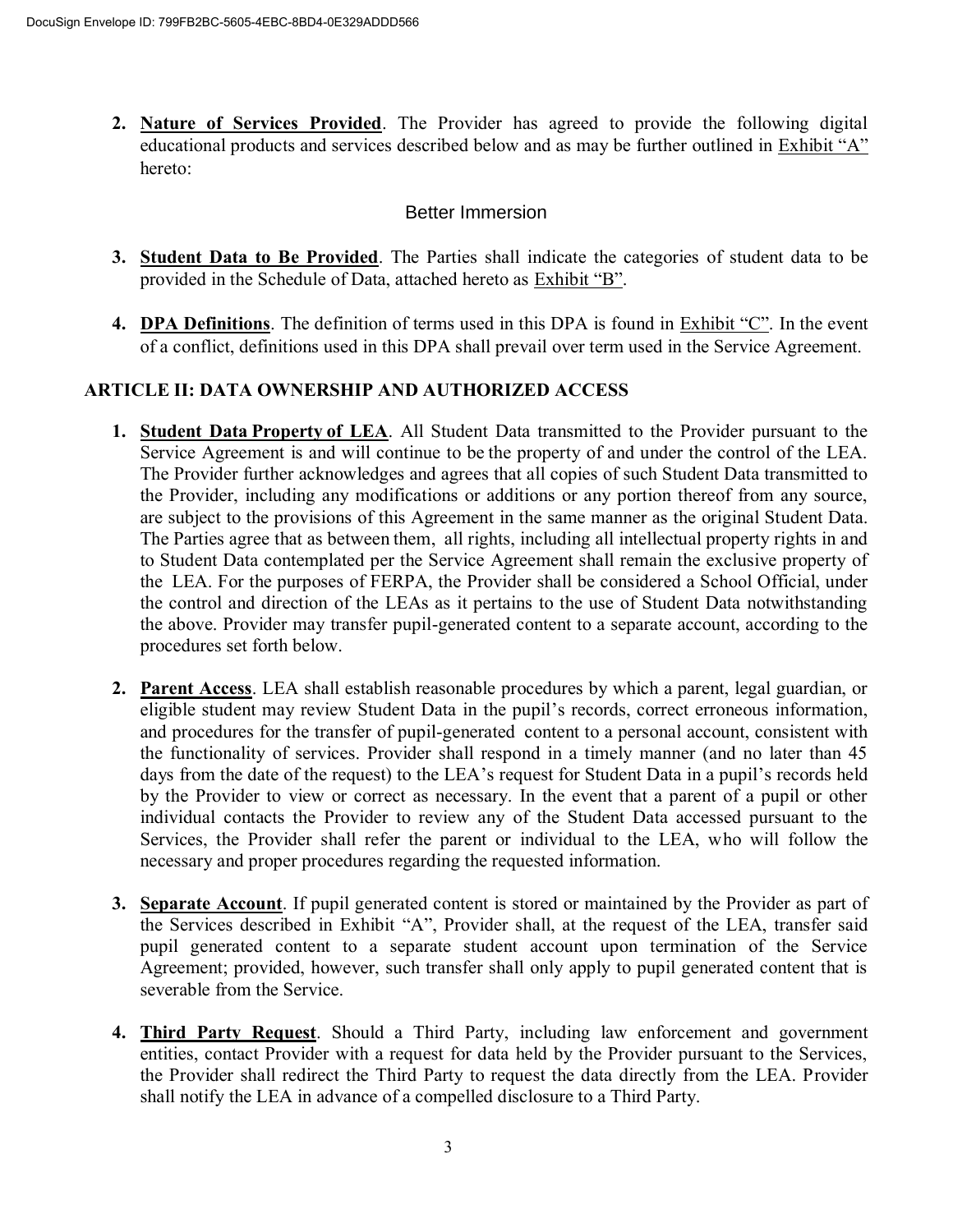**5. Subprocessors**. Provider shall enter into written agreements with all Subprocessors performing functions pursuant to the Service Agreement, whereby the Subprocessors agree to protect Student Data in manner consistent with the terms of this DPA.

#### **ARTICLE III: DUTIES OF LEA**

- **1. Privacy Compliance**. LEA shall provide data for the purposes of the Service Agreement in compliance with FERPA, COPPA, PPRA, SOPIPA, AB 1584 and all other California privacy statutes.
- **2. Annual Notification of Rights**. If the LEA has a policy of disclosing education records under FERPA (4 CFR  $\S$  99.31 (a) (1)), LEA shall include a specification of criteria for determining who constitutes a school official and what constitutes a legitimate educational interest in its Annual notification of rights.
- **3. Reasonable Precautions**. LEA shall take reasonable precautions to secure usernames, passwords, and any other means of gaining access to the services and hosted data.
- **4. Unauthorized Access Notification**. LEA shall notify Provider promptly of any known or suspected unauthorized access. LEA will assist Provider in any efforts by Provider to investigate and respond to any unauthorized access.

# **ARTICLE IV: DUTIES OF PROVIDER**

- **1. Privacy Compliance**. The Provider shall comply with all applicable state and federal laws and regulations pertaining to data privacy and security, including FERPA, COPPA, PPRA, SOPIPA, AB 1584 and all other California privacy statutes.
- **2. Authorized Use**. The data shared pursuant to the Service Agreement, including persistent unique identifiers, shall be used for no purpose other than the Services stated in the Service Agreement and/or otherwise authorized under the statutes referred to in subsection (1), above. Provider also acknowledges and agrees that it shall not make any re-disclosure of any Student Data or any portion thereof, including without limitation, meta data, user content or other non-public information and/or personally identifiable information contained in the Student Data, without the express written consent of the LEA.
- **3. Employee Obligation**. Provider shall require all employees and agents who have access to Student Data to comply with all applicable provisions of this DPA with respect to the data shared under the Service Agreement.
- **4. No Disclosure**. De-identified information may be used by the Provider for the purposes of development, research, and improvement of educational sites, services, or applications, as any other member of the public or party would be able to use de-identified data pursuant to 34 CFR 99.31(b). Provider agrees not to attempt to re-identify de-identified Student Data and not to transfer de-identified Student Data to any party unless (a) that party agrees in writing not to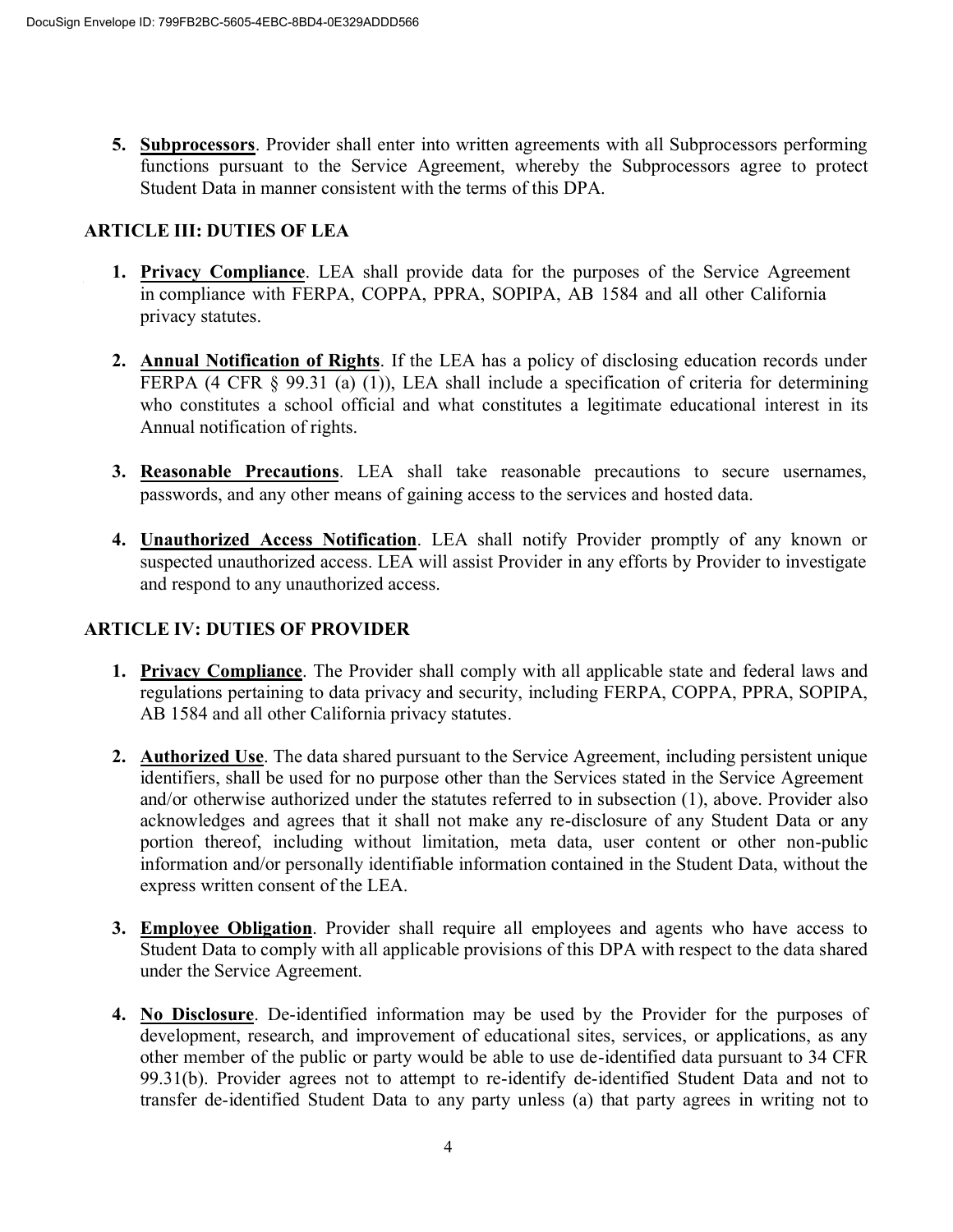attempt re-identification, and (b) prior written notice has been given to LEA who has provided prior written consent for such transfer. Provider shall not copy, reproduce or transmit any data obtained under the Service Agreement and/or any portion thereof, except as necessary to fulfill the Service Agreement.

- **5. Disposition of Data**. Upon written request and in accordance with the applicable terms in subsection a or b, below, Provider shall dispose or delete all Student Data obtained under the Service Agreement when it is no longer needed for the purpose for which it was obtained. Disposition shall include (1) the shredding of any hard copies of any Student Data; (2) Erasing; or (3) Otherwise modifying the personal information in those records to make it unreadable or indecipherable by human or digital means. Nothing in the Service Agreement authorizes Provider to maintain Student Data obtained under the Service Agreement beyond the time period reasonably needed to complete the disposition. Provider shall provide written notification to LEA when the Student Data has been disposed. The duty to dispose of Student Data shall not extend to data that has been de-identified or placed in a separate Student account, pursuant to the other terms of the DPA. The LEA may employ a "Request for Return or Deletion of Student Data" form, a copy of which is attached hereto as Exhibit "D". Upon receipt of a request from the LEA, the Provider will immediately provide the LEA with any specified portion of the Student Data within ten (10) calendar days of receipt of said request.
	- **a. Partial Disposal During Term of Service Agreement.** Throughout the Term of the Service Agreement, LEA may request partial disposal of Student Data obtained under the Service Agreement that is no longer needed. Partial disposal of data shall be subject to LEA's request to transfer data to a separate account, pursuant to Article II, section 3, above.
	- **b. Complete Disposal Upon Termination of Service Agreement.** Upon Termination of the Service Agreement Provider shall dispose or delete all Student Data obtained under the Service Agreement. Prior to disposition of the data, Provider shall notify LEA in writing of its option to transfer data to a separate account, pursuant to Article II, section 3, above. In no event shall Provider dispose of data pursuant to this provision unless and until Provider has received affirmative written confirmation from LEA that data will not be transferred to a separate account.
- **6. Advertising Prohibition**. Provider is prohibited from using or selling Student Data to (a) market or advertise to students or families/guardians; (b) inform, influence, or enable marketing, advertising, or other commercial efforts by a Provider; (c) develop a profile of a student, family member/guardian or group, for any commercial purpose other than providing the Service to LEA; or (d) use the Student Data for the development of commercial products or services, other than as necessary to provide the Service to LEA. This section does not prohibit Provider from using Student Data for adaptive learning or customized student learning purposes.

### **ARTICLE V: DATA PROVISIONS**

**1. Data Security**. The Provider agrees to abide by and maintain adequate data security measures, consistent with industry standards and technology best practices, to protect Student Data from unauthorized disclosure or acquisition by an unauthorized person. The general security duties of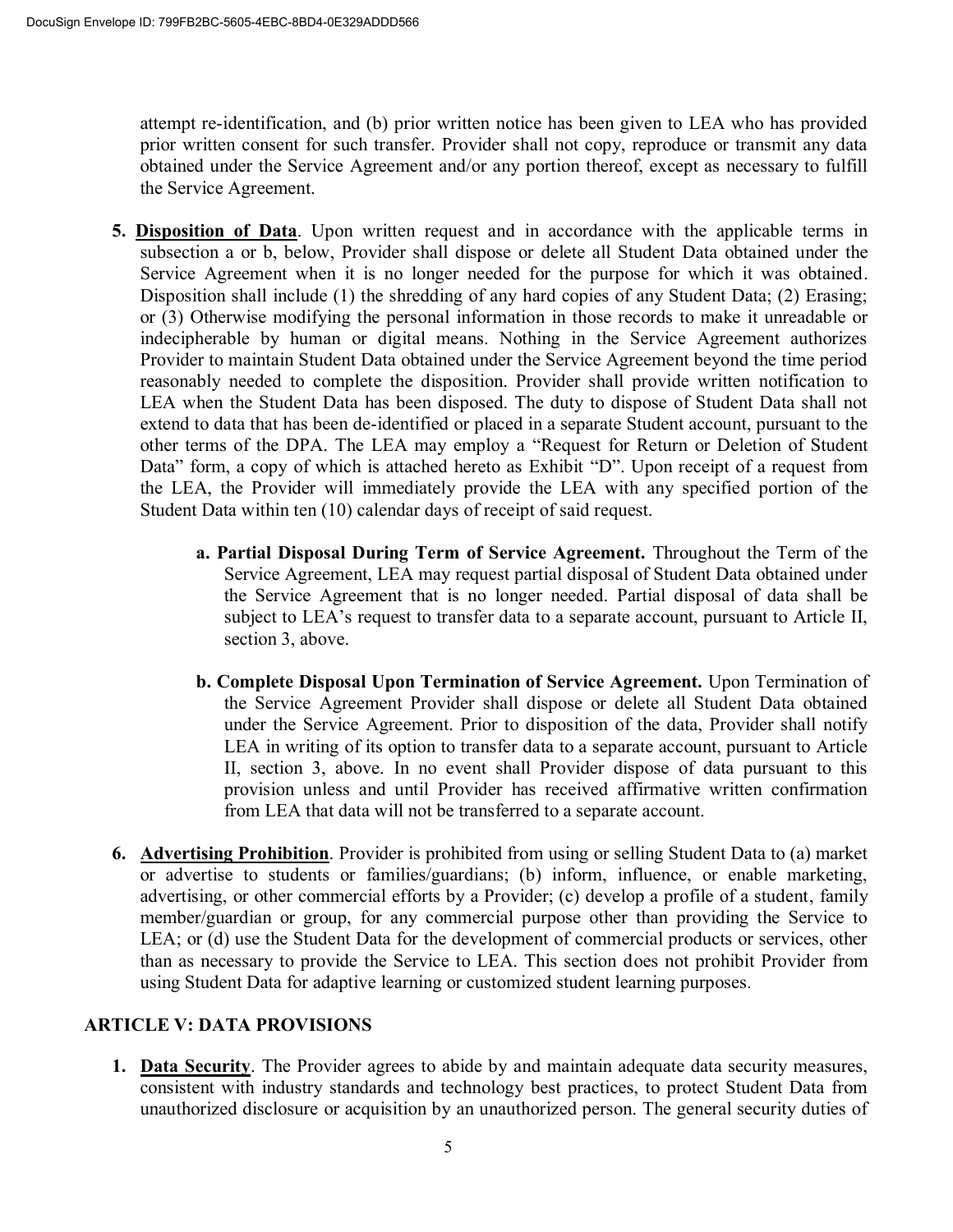Provider are set forth below. Provider may further detail its security programs and measures in Exhibit "F" hereto. These measures shall include, but are not limited to:

- **a. Passwords and Employee Access**. Provider shall secure usernames, passwords, and any other means of gaining access to the Services or to Student Data, at a level suggested by the applicable standards, as set forth in Article 4.3 of NIST 800-63-3. Provider shall only provide access to Student Data to employees or contractors that are performing the Services. Employees with access to Student Data shall have signed confidentiality agreements regarding said Student Data. All employees with access to Student Records shall be subject to criminal background checks in compliance with state and local ordinances.
- **b. Destruction of Data**. Provider shall destroy or delete all Student Data obtained under the Service Agreement when it is no longer needed for the purpose for which it was obtained, or transfer said data to LEA or LEA's designee, according to the procedure identified in Article IV, section 5, above. Nothing in the Service Agreement authorizes Provider to maintain Student Data beyond the time period reasonably needed to complete the disposition.
- **c. Security Protocols**. Both parties agree to maintain security protocols that meet industry standards in the transfer or transmission of any data, including ensuring that data may only be viewed or accessed by parties legally allowed to do so. Provider shall maintain all data obtained or generated pursuant to the Service Agreement in a secure digital environment and not copy, reproduce, or transmit data obtained pursuant to the Service Agreement, except as necessary to fulfill the purpose of data requests by LEA.
- **d. Employee Training**. The Provider shall provide periodic security training to those of its employees who operate or have access to the system. Further, Provider shall provide LEA with contact information of an employee who LEA may contact if there are any security concerns or questions.
- **e. Security Technology**. When the service is accessed using a supported web browser, Provider shall employ industry standard measures to protect data from unauthorized access. The service security measures shall include server authentication and data encryption. Provider shall host data pursuant to the Service Agreement in an environment using a firewall that is updated according to industry standards.
- **f. Security Coordinator**. If different from the designated representative identified in Article VII, section 5, Provider shall provide the name and contact information of Provider's Security Coordinator for the Student Data received pursuant to the Service Agreement.
- **g. Subprocessors Bound**. Provider shall enter into written agreements whereby Subprocessors agree to secure and protect Student Data in a manner consistent with the terms of this Article V. Provider shall periodically conduct or review compliance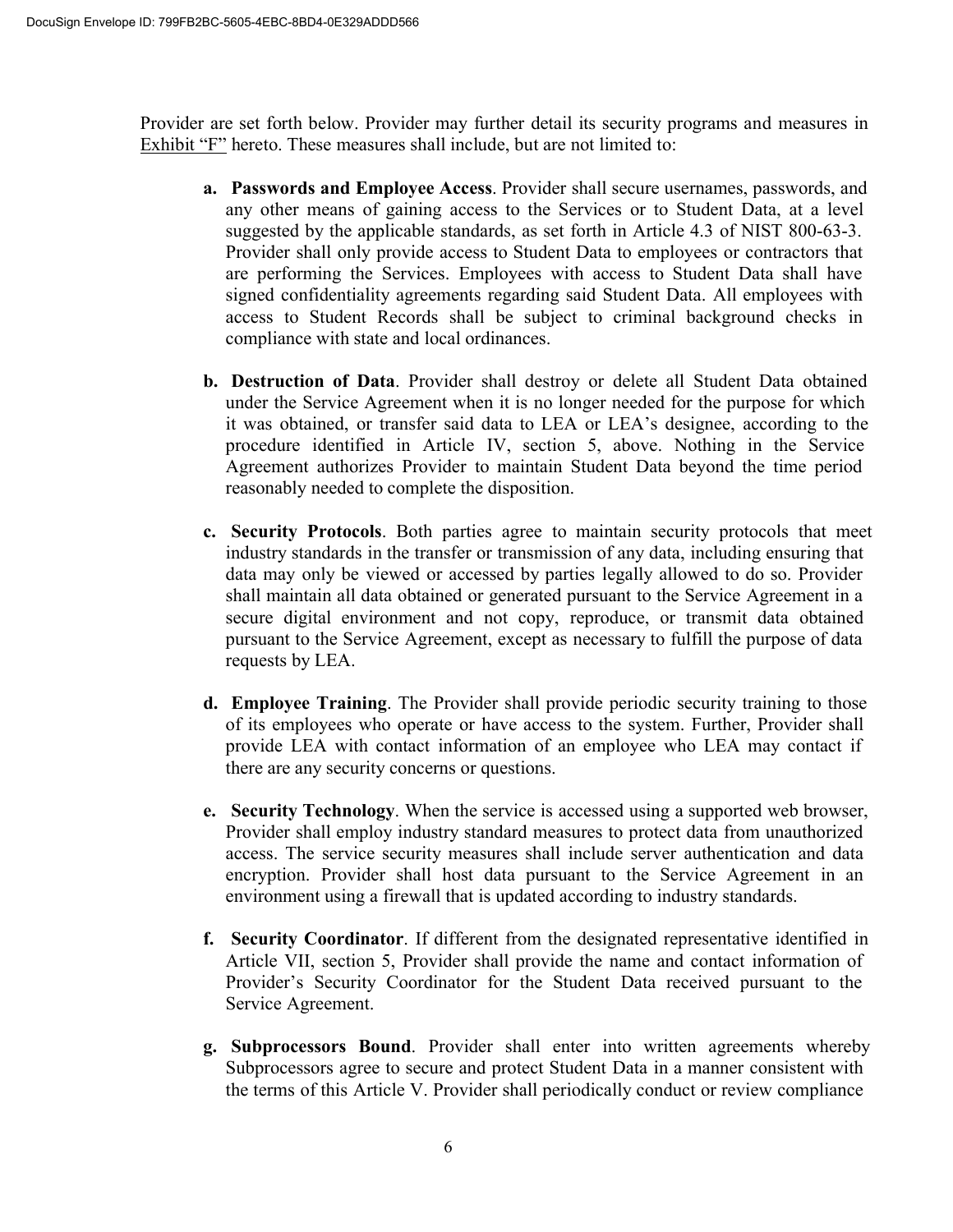monitoring and assessments of Subprocessors to determine their compliance with this Article.

**h. Periodic Risk Assessment**. Provider further acknowledges and agrees to conduct digital and physical periodic (no less than semi-annual) risk assessments and remediate any identified security and privacy vulnerabilities in a timely manner.

**2. Data Breach**. In the event that Student Data is accessed or obtained by an unauthorized individual, Provider shall provide notification to LEA within a reasonable amount of time of the incident, and not exceeding forty-eight (48) hours. Provider shall follow the following process:

- **a.** The security breach notification shall be written in plain language, shall be titled "Notice of Data Breach," and shall present the information described herein under the following headings: "What Happened," "What Information Was Involved," "What We Are Doing," "What You Can Do," and "For More Information." Additional information may be provided as a supplement to the notice.
- **b.** The security breach notification described above in section  $2(a)$  shall include, at a minimum, the following information:
	- **i.** The name and contact information of the reporting LEA subject to this section.
	- **ii.** A list of the types of personal information that were or are reasonably believed to have been the subject of a breach.
	- **iii.** If the information is possible to determine at the time the notice is provided, then either (1) the date of the breach, (2) the estimated date of the breach, or (3) the date range within which the breach occurred. The notification shall also include the date of the notice.
	- **iv.** Whether the notification was delayed as a result of a law enforcement investigation, if that information is possible to determine at the time the notice is provided.
	- **v.** A general description of the breach incident, if that information is possible to determine at the time the notice is provided.
- **c.** At LEA's discretion, the security breach notification may also include any of the following:
	- **i.** Information about what the agency has done to protect individuals whose information has been breached.
	- **ii.** Advice on steps that the person whose information has been breached may take to protect himself or herself.
- **d.** Provider agrees to adhere to all requirements in applicable State and in federal law with respect to a data breach related to the Student Data, including, when appropriate or required, the required responsibilities and procedures for notification and mitigation of any such data breach.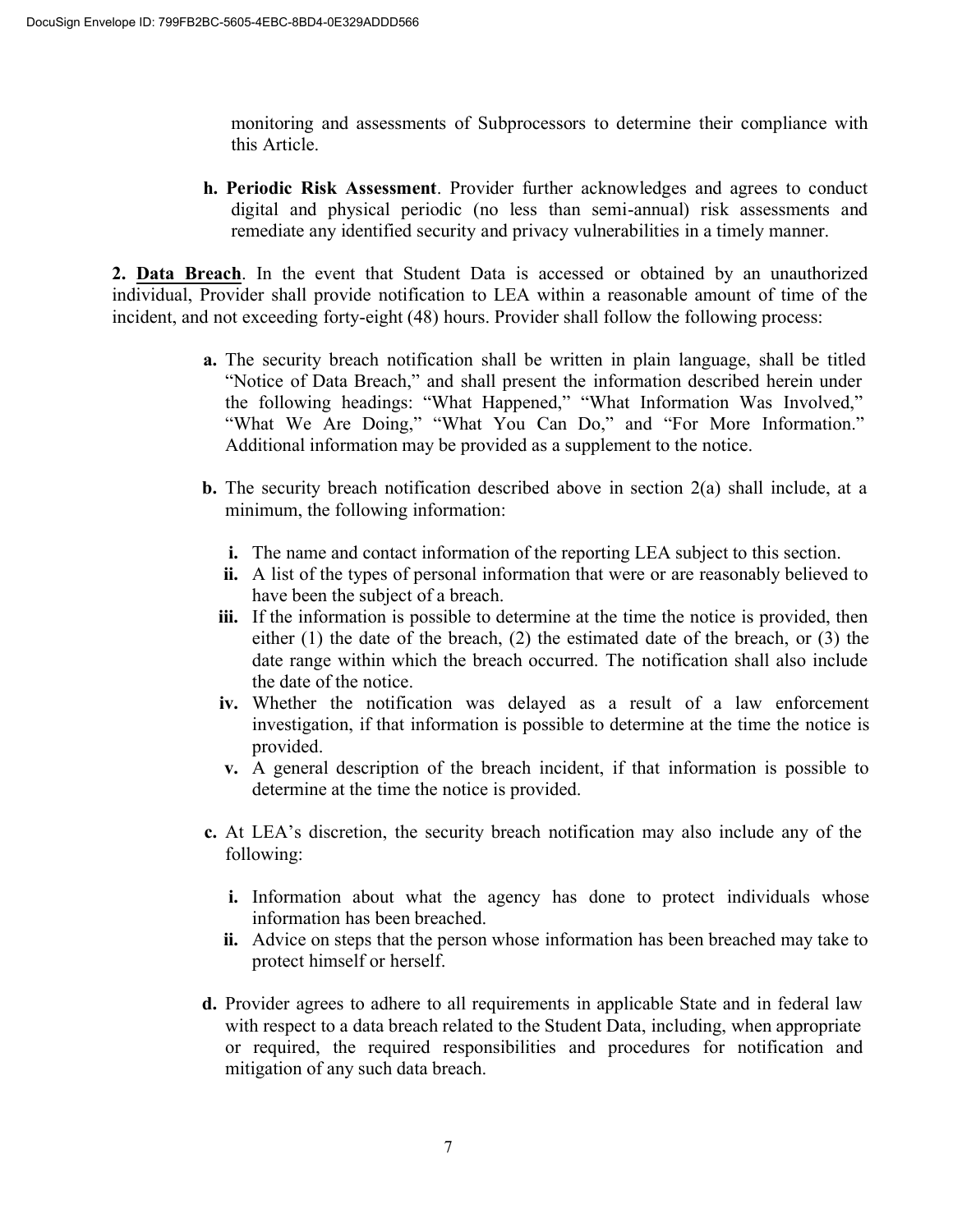- **e.** Provider further acknowledges and agrees to have a written incident response plan that reflects best practices and is consistent with industry standards and federal and state law for responding to a data breach, breach of security, privacy incident or unauthorized acquisition or use of Student Data or any portion thereof, including personally identifiable information and agrees to provide LEA, upon request, with a copy of said written incident response plan.
- **f.** Provider is prohibited from directly contacting parent, legal guardian or eligible pupil unless expressly requested by LEA. If LEA requests Provider's assistance providing notice of unauthorized access, and such assistance is not unduly burdensome to Provider, Provider shall notify the affected parent, legal guardian or eligible pupil of the unauthorized access, which shall include the information listed in subsections (b) and (c), above. If requested by LEA, Provider shall reimburse LEA for costs incurred to notify parents/families of a breach not originating from LEA's use of the Service.
- **g.** In the event of a breach originating from LEA's use of the Service, Provider shall cooperate with LEA to the extent necessary to expeditiously secure Student Data.

# **ARTICLE VI- GENERAL OFFER OF PRIVACY TERMS**

Provider may, by signing the attached Form of General Offer of Privacy Terms (General Offer, attached hereto as Exhibit "E"), be bound by the terms of this DPA to any other LEA who signs the acceptance on in said Exhibit. The Form is limited by the terms and conditions described therein.

# **ARTICLE VII: MISCELLANEOUS**

- **1. Term**. The Provider shall be bound by this DPA for the duration of the Service Agreement or so long as the Provider maintains any Student Data. .
- **2. Termination**. In the event that either party seeks to terminate this DPA, they may do so by mutual written consent so long as the Service Agreement has lapsed or has been terminated. LEA shall have the right to terminate the DPA and Service Agreement in the event of a material breach of the terms of this DPA.
- **3. Effect of Termination Survival**. If the Service Agreement is terminated, the Provider shall destroy all of LEA's data pursuant to Article V, section 1(b), and Article II, section 3, above.
- **4. Priority of Agreements**. This DPA shall govern the treatment of student data in order to comply with privacy protections, including those found in FERPA and all applicable privacy statutes identified in this DPA. In the event there is conflict between the DPA and the Service Agreement, the DPA shall apply and take precedence. Except as described in this paragraph herein, all other provisions of the Service Agreement shall remain in effect.
- **5. Notice**. All notices or other communication required or permitted to be given hereunder must be in writing and given by personal delivery, or e-mail transmission (if contact information is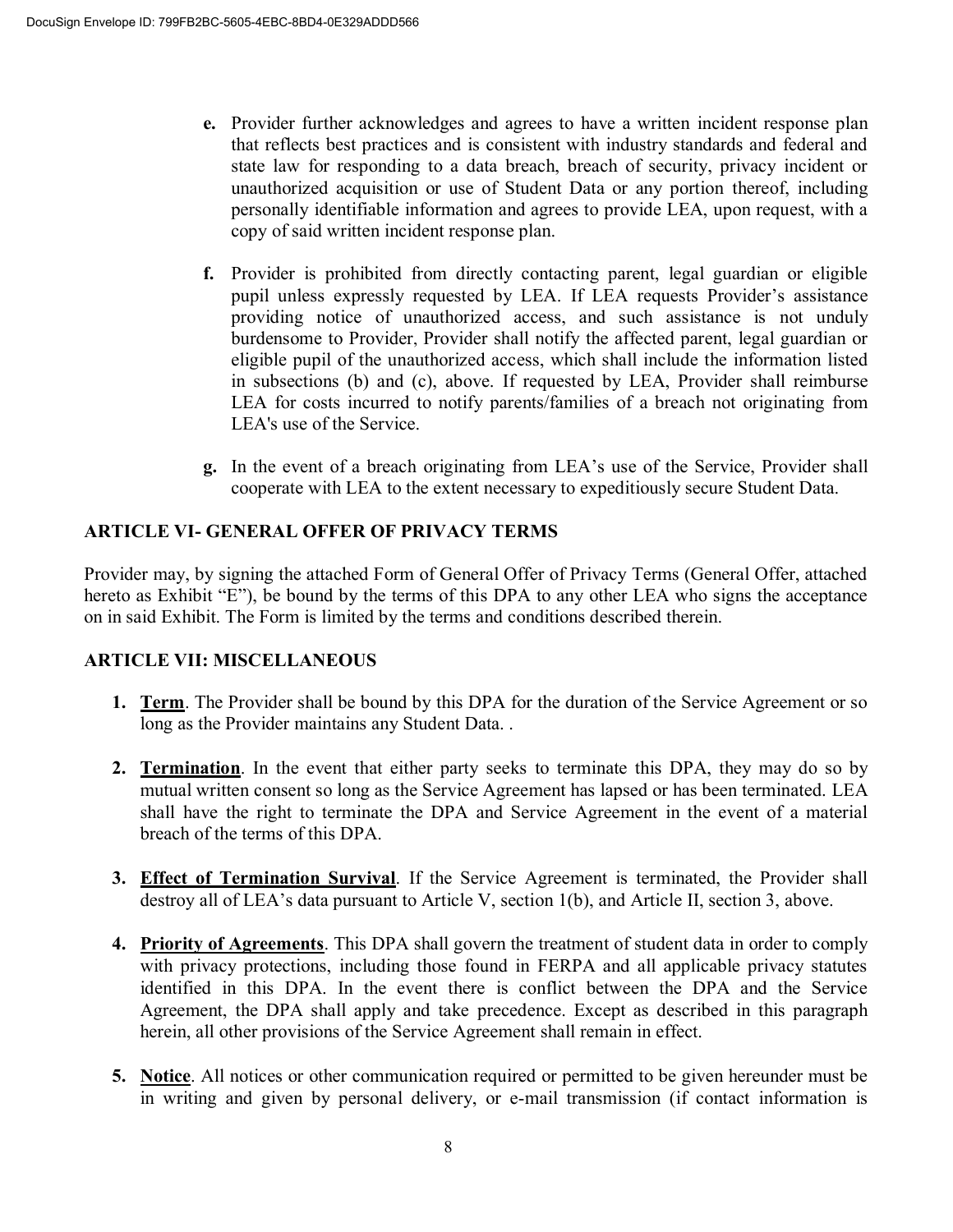provided for the specific mode of delivery), or first-class mail, postage prepaid, sent to the designated representatives before:

#### **a. Designated Representatives**

The designated representative for the LEA for this Agreement is:

Name: Marcus Battle Title: Associate Superintendent

Contact Information: mbattle@fusdk12.net  $\overline{510-657-2350}$  $\overline{\mathcal{L}}$  , and the set of the set of the set of the set of the set of the set of the set of the set of the set of the set of the set of the set of the set of the set of the set of the set of the set of the set of the s Name: Marcus Battle<br>
Title: <u>Associate Superintendent</u><br>
Contact Information:<br>
mbattle@fusdk12.net<br>
510-657-2350<br>
The designated representative<br>
Name: Roger Hsieh<br>
Title: IT Director<br>
Contact Information:<br>
PO Box 695 | Palo

The designated representative for the Provider for this Agreement is:

Name: Roger Hsieh Title: <u>IT Director</u>

Contact Information: PO Box 695 | Palo Alto | CA 94303 650-384-0902

 $\overline{\mathcal{L}}$  , and the set of the set of the set of the set of the set of the set of the set of the set of the set of the set of the set of the set of the set of the set of the set of the set of the set of the set of the s

**b. Notification of Acceptance of General Offer of Terms**. Upon execution of Exhibit E, General Offer of Terms, Subscribing LEA shall provide notice of such acceptance in writing and given by personal delivery, or e-mail transmission (if contact information is provided for the specific mode of delivery), or first-class mail, postage prepaid, to the designated representative below.

The designated representative for the notice of acceptance of the General Offer of Privacy Terms is:

Name: \_\_\_\_\_\_\_\_\_\_\_\_\_\_\_\_\_\_\_\_\_\_\_ Title: \_\_\_\_\_\_\_\_\_\_\_\_\_\_\_\_\_\_\_\_\_\_\_\_

 $\overline{\mathcal{L}}$  , and the set of the set of the set of the set of the set of the set of the set of the set of the set of the set of the set of the set of the set of the set of the set of the set of the set of the set of the s  $\overline{\mathcal{L}}$  , and the set of the set of the set of the set of the set of the set of the set of the set of the set of the set of the set of the set of the set of the set of the set of the set of the set of the set of the s  $\overline{\mathcal{L}}$  , and the set of the set of the set of the set of the set of the set of the set of the set of the set of the set of the set of the set of the set of the set of the set of the set of the set of the set of the s

Contact Information:

**6. Entire Agreement**. This DPA constitutes the entire agreement of the parties relating to the subject matter hereof and supersedes all prior communications, representations, or agreements, oral or written, by the parties relating thereto. This DPA may be amended and the observance of any provision of this DPA may be waived (either generally or in any particular instance and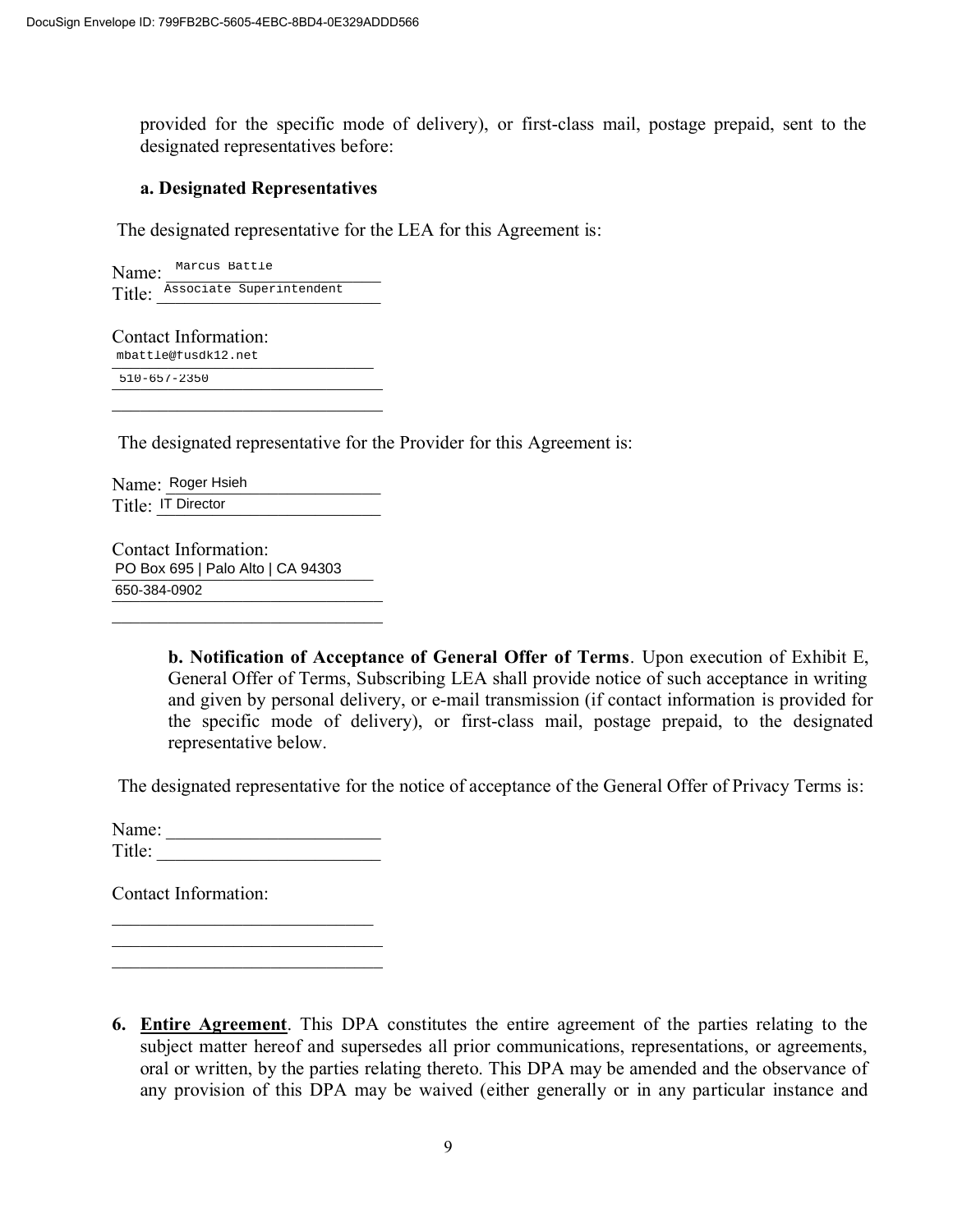either retroactively or prospectively) only with the signed written consent of both parties. Neither failure nor delay on the part of any party in exercising any right, power, or privilege hereunder shall operate as a waiver of such right, nor shall any single or partial exercise of any such right, power, or privilege preclude any further exercise thereof or the exercise of any other right, power, or privilege.

- **7. Severability**. Any provision of this DPA that is prohibited or unenforceable in any jurisdiction shall, as to such jurisdiction, be ineffective to the extent of such prohibition or unenforceability without invalidating the remaining provisions of this DPA, and any such prohibition or unenforceability in any jurisdiction shall not invalidate or render unenforceable such provision in any other jurisdiction. Notwithstanding the foregoing, if such provision could be more narrowly drawn so as not to be prohibited or unenforceable in such jurisdiction while, at the same time, maintaining the intent of the parties, it shall, as to such jurisdiction, be so narrowly drawn without invalidating the remaining provisions of this DPA or affecting the validity or enforceability of such provision in any other jurisdiction.
- **8. Governing Law; Venue and Jurisdiction**. THIS DPA WILL BE GOVERNED BY AND CONSTRUED IN ACCORDANCE WITH THE LAWS OF THE STATE IN WHICH THIS AGREEMENT IS EXECUTED, WITHOUT REGARD TO CONFLICTS OF LAW PRINCIPLES. EACH PARTY CONSENTS AND SUBMITS TO THE SOLE AND EXCLUSIVE JURISDICTION TO THE STATE AND FEDERAL COURTS FOR THE COUNTY IN WHICH THIS AGREEMENT IS FORMED FOR ANY DISPUTE ARISING OUT OF OR RELATING TO THIS SERVICE AGREEMENT OR THE TRANSACTIONS CONTEMPLATED HEREBY.
- **9. Authority.** Provider represents that it is authorized to bind to the terms of this Agreement, including confidentiality and destruction of Student Data and any portion thereof contained therein, all related or associated institutions, individuals, employees or contractors who may have access to the Student Data and/or any portion thereof, or may own, lease or control equipment or facilities of any kind where the Student Data and portion thereof stored, maintained or used in any way. Provider agrees that any purchaser of the Provider shall also be bound to the Agreement.
- **10. Waiver**. No delay or omission of the LEA to exercise any right hereunder shall be construed as a waiver of any such right and the LEA reserves the right to exercise any such right from time to time, as often as may be deemed expedient.
- **11. Successors Bound**. This DPA is and shall be binding upon the respective successors in interest to Provider in the event of a merger, acquisition, consolidation or other business reorganization or sale of all or substantially all of the assets of such business.

[*Signature Page Follows*]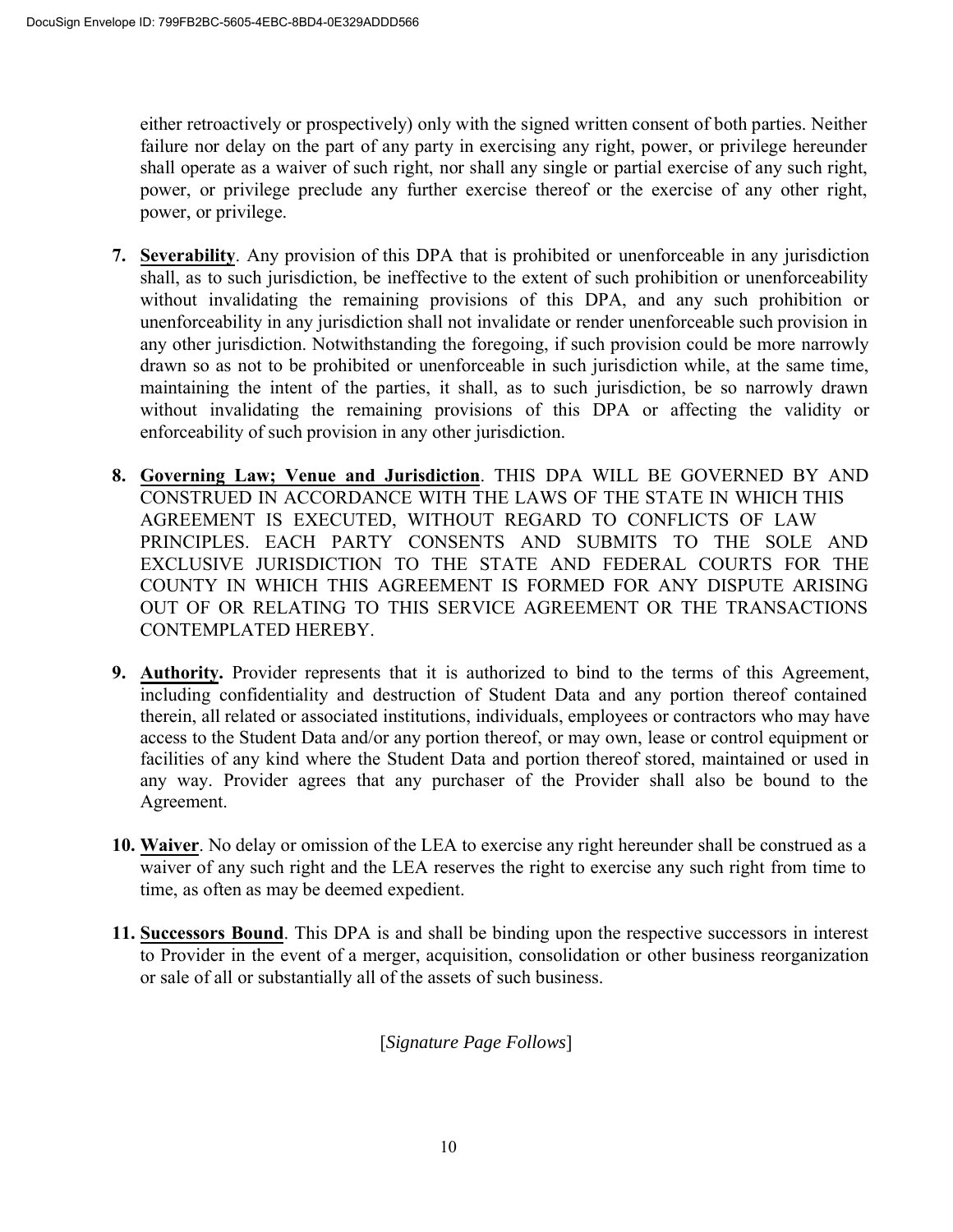**IN WITNESS WHEREOF**, the parties have executed this California Student Data Privacy Agreement as of the last day noted below.

Provider:

| Provider:                                             | <b>Better Chinese LLC</b>                |  |  |  |
|-------------------------------------------------------|------------------------------------------|--|--|--|
| BY: Rogert/sich Date: 2020/8/28                       |                                          |  |  |  |
| Printed Name: Roger Hsieh Title/Position: IT Director |                                          |  |  |  |
| Local Education Agency: Fremont Unified               |                                          |  |  |  |
| DocuSigned by:<br>B Y Marcus Battle                   | Date: $9/1/2020$                         |  |  |  |
| Printed Name: Marcus Battle                           | Title/Position: Associate Superintendent |  |  |  |

*Note: Electronic signature not permitted.*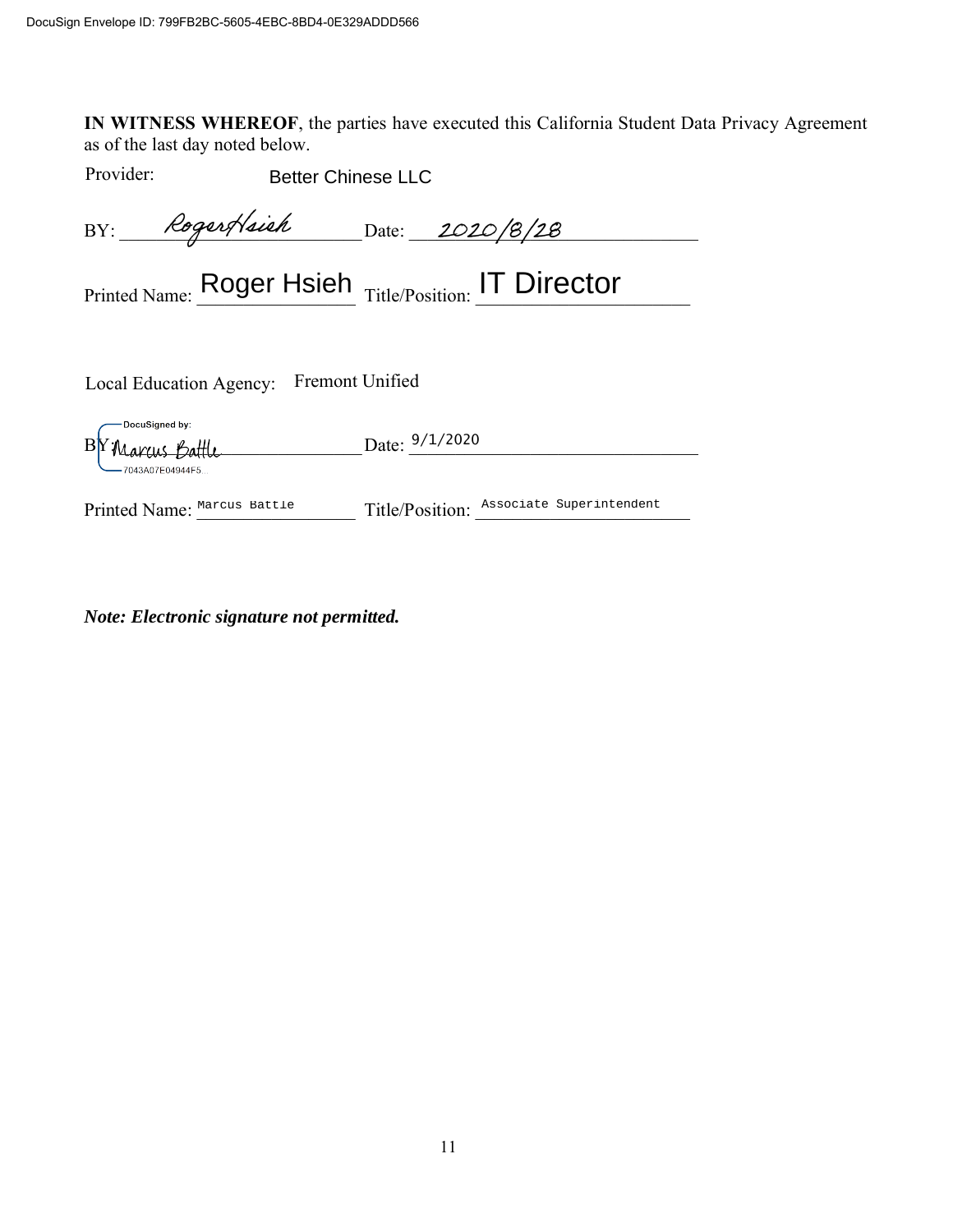# **EXHIBIT "A"**

#### DESCRIPTION OF SERVICES

### [INSERT DETAILED DESCRIPTION OF PRODUCTS AND SERVICES HERE. IF MORE THAN ONE PRODUCT OR SERVICE IS INCLUDED, LIST EACH PRODUCT HERE]

Better Immersion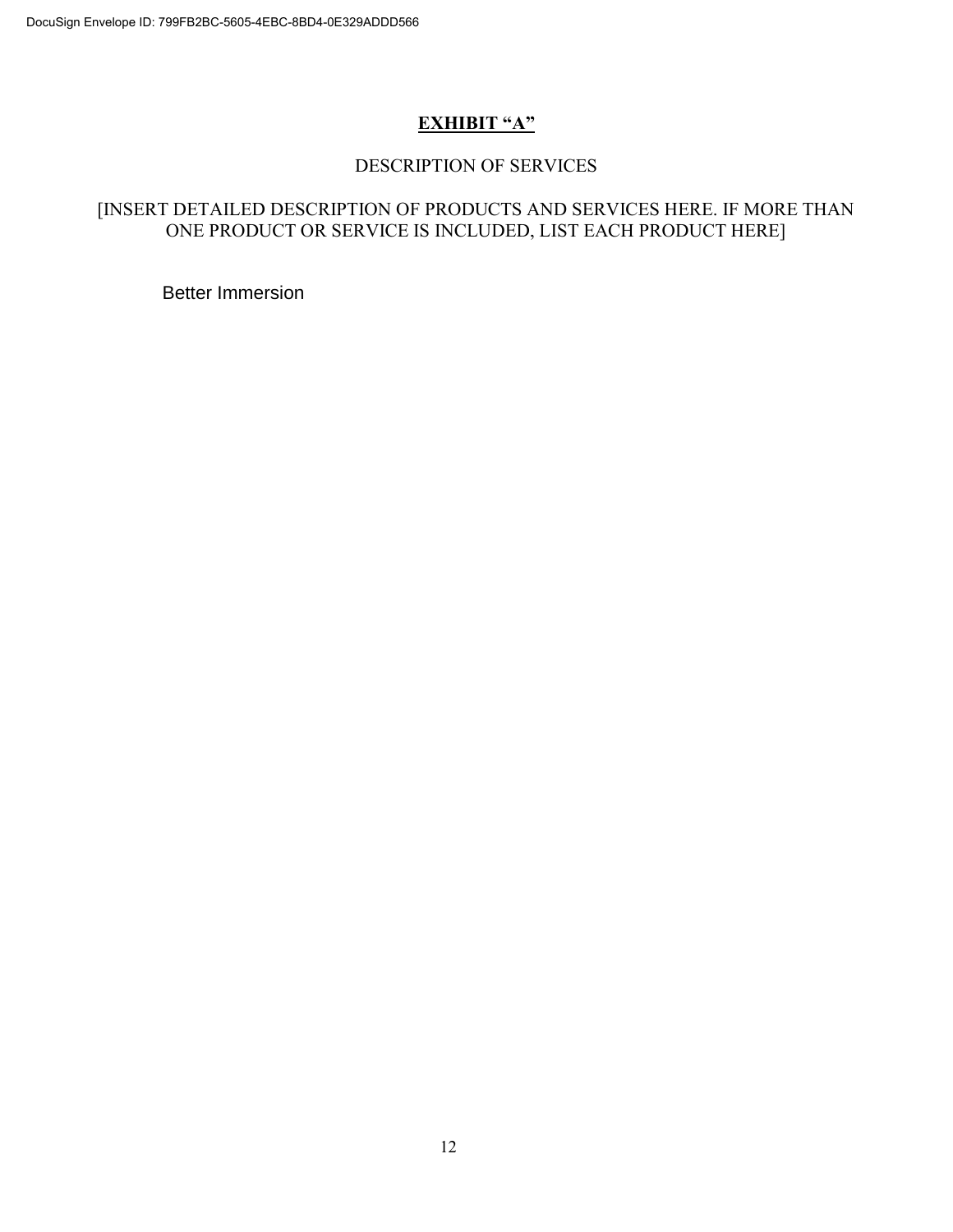# **EXHIBIT "B"**

# SCHEDULE OF DATA

| <b>Category of</b><br>Data | <b>Elements</b> | <b>Check if used</b><br>by your<br>system | Conduct         | Conduct or<br>behavioral<br>data |           |
|----------------------------|-----------------|-------------------------------------------|-----------------|----------------------------------|-----------|
|                            | IP Addresses    |                                           |                 |                                  |           |
|                            | of users, Use   |                                           |                 | Date of Birth                    |           |
| Application                | of cookies etc. |                                           |                 | Place of Birth                   |           |
| Technology                 | Other           |                                           |                 | Gender                           |           |
| Meta Data                  | application     |                                           |                 | Ethnicity or                     |           |
|                            | technology      |                                           |                 | race                             |           |
|                            | meta data-      |                                           |                 | Language<br>information          |           |
|                            | Please specify: |                                           |                 | (native,                         |           |
|                            | Meta data on    |                                           | Demographics    | preferred or                     |           |
|                            | user            | google                                    |                 | primary                          |           |
| Application                | interaction     | analytics                                 |                 | language                         |           |
| <b>Use Statistics</b>      | with            |                                           |                 | spoken by                        |           |
|                            | application     |                                           |                 | student)                         |           |
|                            |                 |                                           |                 | Other                            |           |
|                            | Standardized    |                                           |                 | demographic                      |           |
|                            | test scores     |                                           |                 | information-                     |           |
|                            | Observation     |                                           |                 | Please specify:                  |           |
| Assessment                 | data            |                                           |                 | Student school                   |           |
|                            | Other           |                                           |                 | enrollment                       |           |
|                            | assessment      |                                           |                 | Student grade<br>level           | $\bigvee$ |
|                            | data-Please     |                                           |                 | Homeroom                         |           |
|                            | specify:        |                                           |                 | Guidance                         |           |
|                            | Student school  |                                           |                 | counselor                        |           |
|                            | (daily)         |                                           |                 | Specific                         |           |
| Attendance                 | attendance      |                                           | Enrollment      | curriculum                       |           |
|                            | data            |                                           |                 | programs                         |           |
|                            | Student class   |                                           |                 | Year of                          |           |
|                            | attendance      |                                           |                 | graduation                       |           |
|                            | data            |                                           |                 | Other                            |           |
|                            |                 |                                           |                 | enrollment                       |           |
|                            | Online          |                                           |                 | information-                     |           |
|                            | communications  |                                           |                 | Please specify:                  |           |
| Communications             | that are        |                                           | Parent/Guardian |                                  |           |
|                            | captured        |                                           | Contact         | Address<br>Email                 |           |
|                            | (emails, blog   |                                           |                 | Phone                            |           |
|                            | entries)        |                                           | Information     |                                  |           |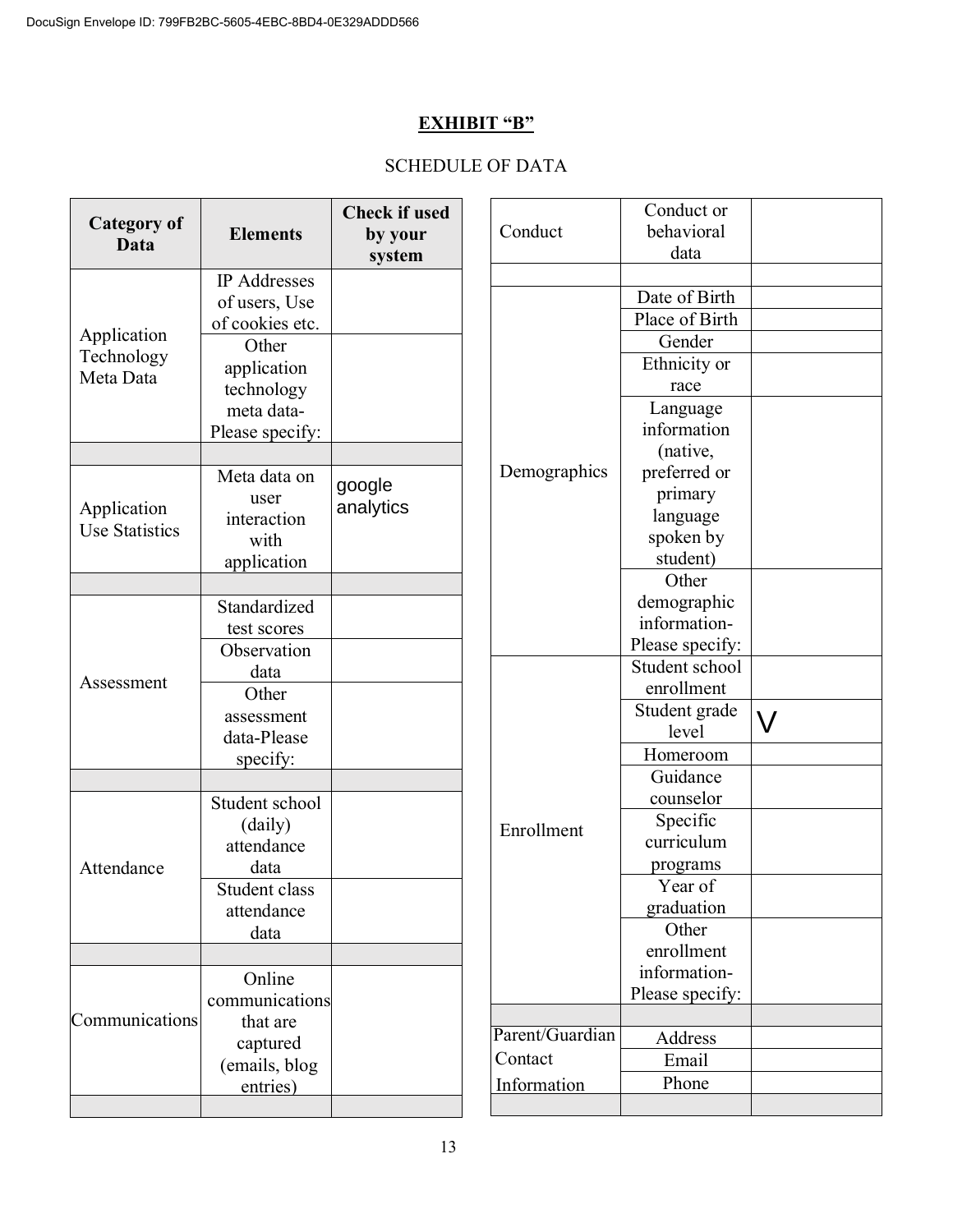| Student       |                                                                                                                                                                                                                                                                                                                                                                                                              |
|---------------|--------------------------------------------------------------------------------------------------------------------------------------------------------------------------------------------------------------------------------------------------------------------------------------------------------------------------------------------------------------------------------------------------------------|
| scheduled     |                                                                                                                                                                                                                                                                                                                                                                                                              |
| courses       |                                                                                                                                                                                                                                                                                                                                                                                                              |
| Teacher       |                                                                                                                                                                                                                                                                                                                                                                                                              |
| names         |                                                                                                                                                                                                                                                                                                                                                                                                              |
|               |                                                                                                                                                                                                                                                                                                                                                                                                              |
|               |                                                                                                                                                                                                                                                                                                                                                                                                              |
|               |                                                                                                                                                                                                                                                                                                                                                                                                              |
| learner       |                                                                                                                                                                                                                                                                                                                                                                                                              |
|               |                                                                                                                                                                                                                                                                                                                                                                                                              |
|               |                                                                                                                                                                                                                                                                                                                                                                                                              |
|               |                                                                                                                                                                                                                                                                                                                                                                                                              |
|               |                                                                                                                                                                                                                                                                                                                                                                                                              |
|               |                                                                                                                                                                                                                                                                                                                                                                                                              |
|               |                                                                                                                                                                                                                                                                                                                                                                                                              |
|               |                                                                                                                                                                                                                                                                                                                                                                                                              |
|               |                                                                                                                                                                                                                                                                                                                                                                                                              |
|               |                                                                                                                                                                                                                                                                                                                                                                                                              |
|               |                                                                                                                                                                                                                                                                                                                                                                                                              |
|               |                                                                                                                                                                                                                                                                                                                                                                                                              |
|               |                                                                                                                                                                                                                                                                                                                                                                                                              |
|               |                                                                                                                                                                                                                                                                                                                                                                                                              |
|               |                                                                                                                                                                                                                                                                                                                                                                                                              |
|               |                                                                                                                                                                                                                                                                                                                                                                                                              |
|               |                                                                                                                                                                                                                                                                                                                                                                                                              |
|               |                                                                                                                                                                                                                                                                                                                                                                                                              |
|               |                                                                                                                                                                                                                                                                                                                                                                                                              |
|               |                                                                                                                                                                                                                                                                                                                                                                                                              |
|               |                                                                                                                                                                                                                                                                                                                                                                                                              |
|               |                                                                                                                                                                                                                                                                                                                                                                                                              |
|               |                                                                                                                                                                                                                                                                                                                                                                                                              |
| Address       |                                                                                                                                                                                                                                                                                                                                                                                                              |
| Email         | V                                                                                                                                                                                                                                                                                                                                                                                                            |
| Phone         |                                                                                                                                                                                                                                                                                                                                                                                                              |
|               |                                                                                                                                                                                                                                                                                                                                                                                                              |
| Local (School |                                                                                                                                                                                                                                                                                                                                                                                                              |
| district) ID  |                                                                                                                                                                                                                                                                                                                                                                                                              |
|               | Parent ID<br>number<br>(created to<br>link parents to<br>students)<br>First and/or<br>Last<br>English<br>language<br>information<br>Low income<br>status<br>Medical alerts<br>/health data<br>Student<br>disability<br>information<br>Specialized<br>education<br>services (IEP<br>or $504$ )<br>Living<br>situations<br>(homeless/<br>foster care)<br>Other<br>indicator<br>information-<br>Please specify: |

|                     | number          |  |
|---------------------|-----------------|--|
|                     |                 |  |
|                     | State ID        |  |
|                     | number          |  |
|                     | Provider/App    |  |
|                     | assigned        |  |
|                     | student ID      |  |
|                     | number          |  |
|                     | Student app     |  |
|                     | username        |  |
|                     | Student app     |  |
|                     | passwords       |  |
|                     |                 |  |
|                     | First and/or    |  |
| <b>Student Name</b> | Last            |  |
|                     |                 |  |
|                     | Program/appli-  |  |
|                     | cation          |  |
|                     | performance     |  |
|                     |                 |  |
|                     | (typing)        |  |
| Student In          | program-student |  |
| App                 | types 60 wpm,   |  |
| Performance         | reading         |  |
|                     | program-student |  |
|                     | reads below     |  |
|                     | grade level)    |  |
|                     |                 |  |
|                     |                 |  |
|                     |                 |  |
|                     | Academic or     |  |
| Student             | extracurricular |  |
|                     | activities a    |  |
| Program             | student may     |  |
| Membership          | belong to or    |  |
|                     | participate in  |  |
|                     |                 |  |
|                     | Student         |  |
| Student             | responses to    |  |
| Survey              | surveys or      |  |
| Responses           | questionnaires  |  |
|                     |                 |  |
|                     | Student         |  |
|                     |                 |  |
|                     | generated       |  |
| Student work        | content;        |  |
|                     | writing,        |  |
|                     | pictures etc.   |  |
|                     | Other student   |  |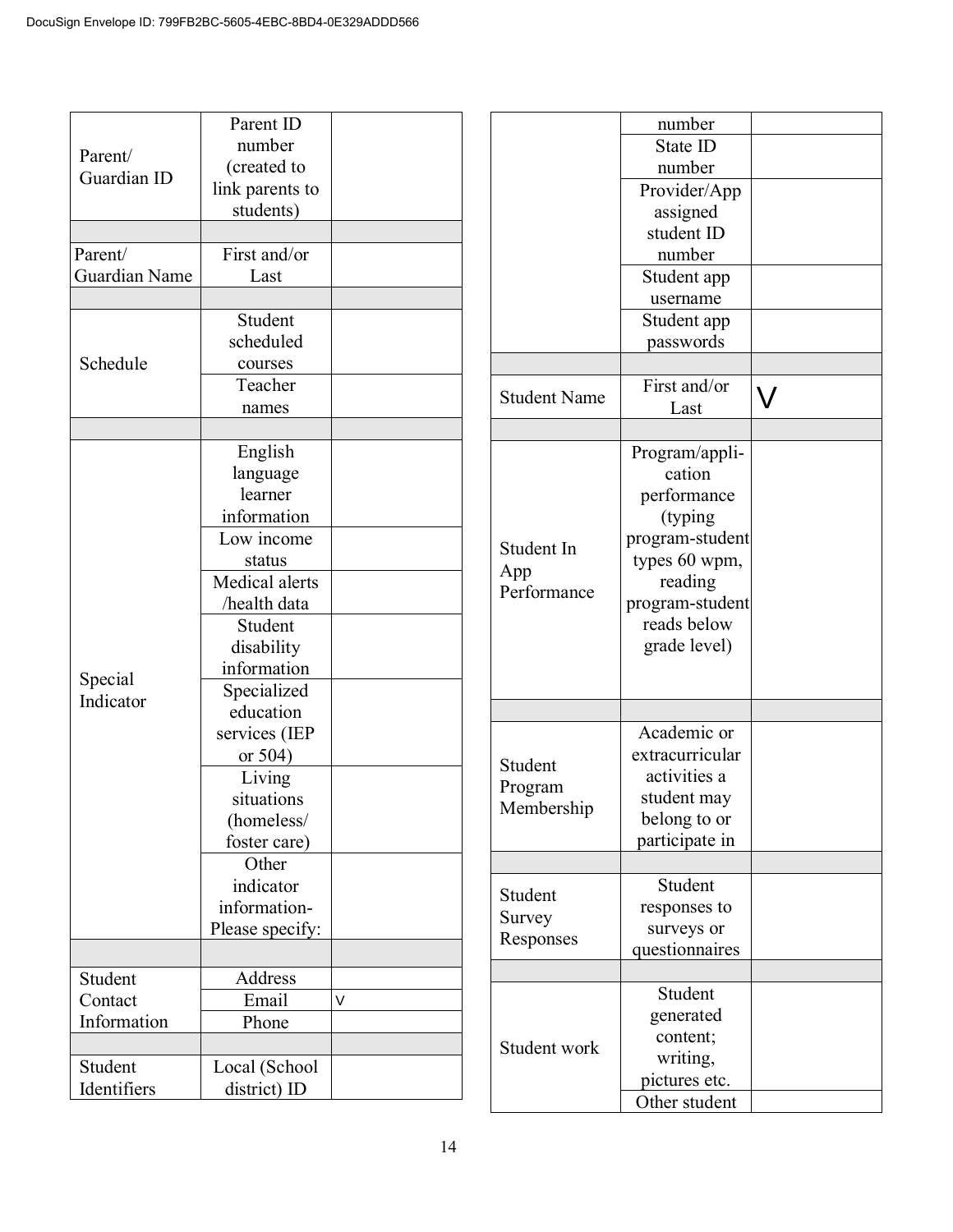|                | work data -     |  |
|----------------|-----------------|--|
|                | Please specify: |  |
|                |                 |  |
|                | Student course  |  |
|                | grades          |  |
|                | Student course  |  |
|                | data            |  |
|                | Student course  |  |
| Transcript     | grades/perfor-  |  |
|                | mance scores    |  |
|                | Other           |  |
|                | transcript data |  |
|                | -Please         |  |
|                | specify:        |  |
|                |                 |  |
|                | Student bus     |  |
| Transportation | assignment      |  |
|                | Student pick    |  |
|                | up and/or drop  |  |
|                | off location    |  |
|                | Student bus     |  |
|                | card ID         |  |
|                | number          |  |

|       | Other<br>transportation<br>data -Please<br>specify:                                                            |  |
|-------|----------------------------------------------------------------------------------------------------------------|--|
|       |                                                                                                                |  |
| Other | Please list<br>each<br>additional data<br>element used,<br>stored or<br>collected by<br>your<br>lication<br>ap |  |

No Student Data Collected at this time \_\_\_\_\_\_\_. \*Provider shall immediately notify LEA if this designation is no longer applicable.

OTHER: Use this box, if more space needed.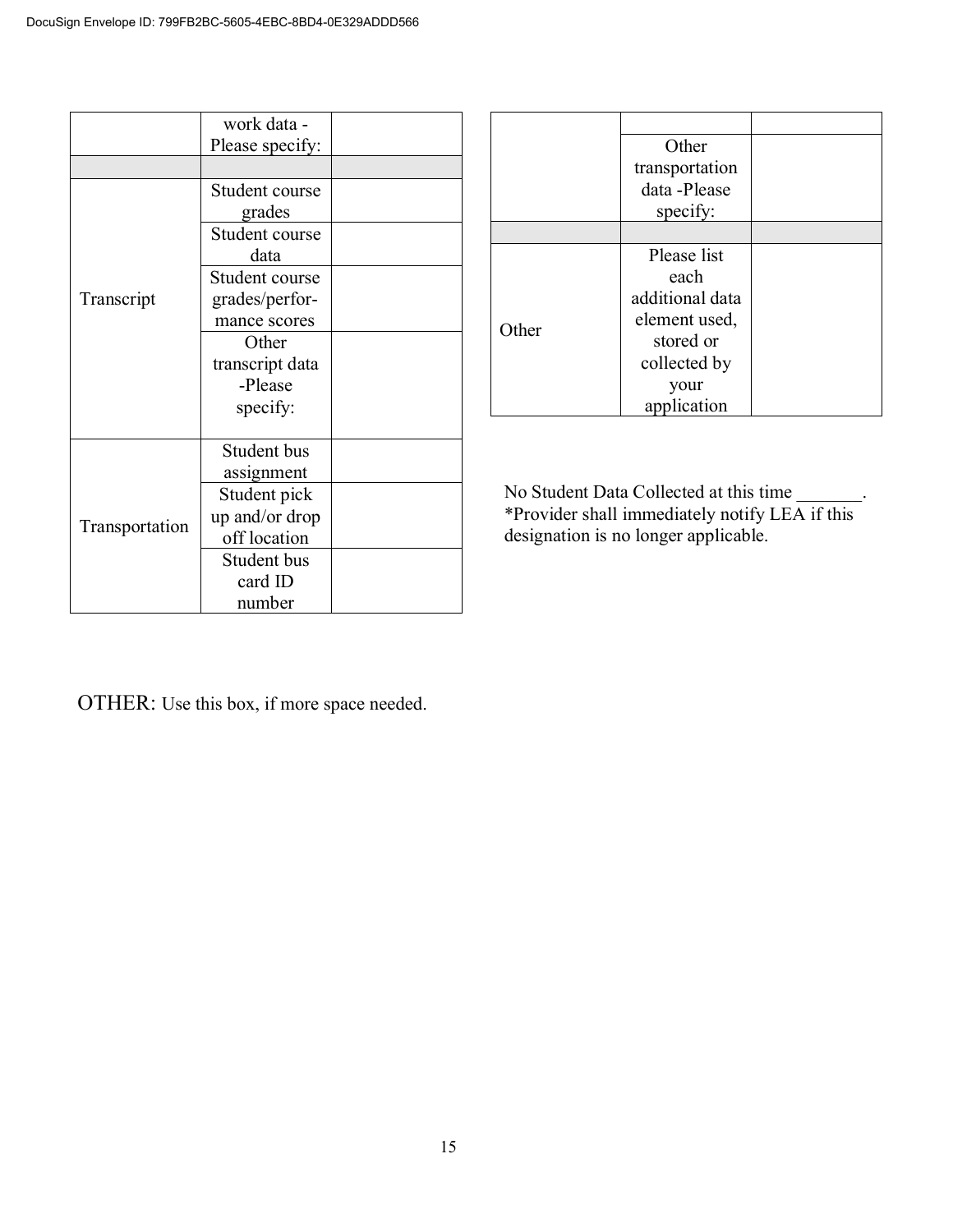### **EXHIBIT "C"**

#### **DEFINITIONS**

**AB 1584, Buchanan:** The statutory designation for what is now California Education Code § 49073.1, relating to pupil records.

**De-Identifiable Information (DII):** De-Identification refers to the process by which the Provider removes or obscures any Personally Identifiable Information ("PII") from student records in a way that removes or minimizes the risk of disclosure of the identity of the individual and information about them.

**Educational Records**: Educational Records are official records, files and data directly related to a student and maintained by the school or local education agency, including but not limited to, records encompassing all the material kept in the student's cumulative folder, such as general identifying data, records of attendance and of academic work completed, records of achievement, and results of evaluative tests, health data, disciplinary status, test protocols and individualized education programs. For purposes of this DPA, Educational Records are referred to as Student Data.

**NIST**: Draft National Institute of Standards and Technology ("NIST") Special Publication Digital Authentication Guideline.

**Operator:** The term "Operator" means the operator of an Internet Website, online service, online application, or mobile application with actual knowledge that the site, service, or application is used primarily for K–12 school purposes and was designed and marketed for K–12 school purposes. For the purpose of the Service Agreement, the term "Operator" is replaced by the term "Provider." This term shall encompass the term "Third Party," as it is found in applicable state statutes.

**Personally Identifiable Information (PII):** The terms "Personally Identifiable Information" or "PII" shall include, but are not limited to, student data, metadata, and user or pupil-generated content obtained by reason of the use of Provider's software, website, service, or app, including mobile apps, whether gathered by Provider or provided by LEA or its users, students, or students' parents/guardians. PII includes Indirect Identifiers, which is any information that, either alone or in aggregate, would allow a reasonable person to be able to identify a student to a reasonable certainty. For purposes of this DPA, Personally Identifiable Information shall include the categories of information listed in the definition of Student Data.

Provider: For purposes of the Service Agreement, the term "Provider" means provider of digital educational software or services, including cloud-based services, for the digital storage, management, and retrieval of pupil records. Within the DPA the term "Provider" includes the term "Third Party" and the term "Operator" as used in applicable state statutes.

**Pupil Generated Content:** The term "pupil-generated content" means materials or content created by a pupil during and for the purpose of education including, but not limited to, essays, research reports, portfolios, creative writing, music or other audio files, photographs, videos, and account information that enables ongoing ownership of pupil content.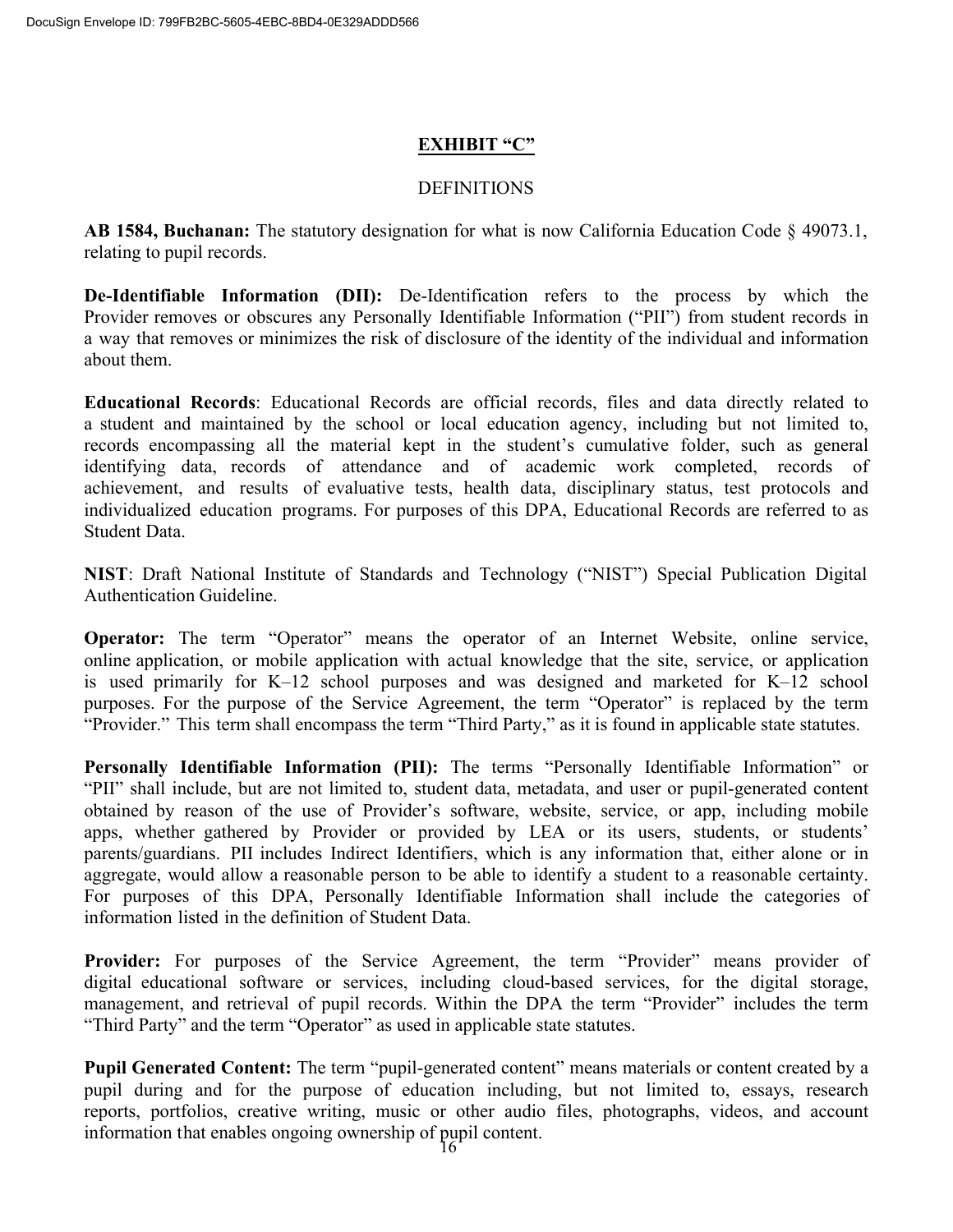**Pupil Records:** Means both of the following: (1) Any information that directly relates to a pupil that is maintained by LEA and (2) any information acquired directly from the pupil through the use of instructional software or applications assigned to the pupil by a teacher or other LEA employee. For the purposes of this Agreement, Pupil Records shall be the same as Educational Records, Student Personal Information and Covered Information, all of which are deemed Student Data for the purposes of this Agreement.

**Service Agreement**: Refers to the Contract or Purchase Order to which this DPA supplements and modifies.

**School Official**: For the purposes of this Agreement and pursuant to 34 CFR 99.31 (B), a School Official is a contractor that: (1) Performs an institutional service or function for which the agency or institution would otherwise use employees; (2) Is under the direct control of the agency or institution with respect to the use and maintenance of education records; and (3) Is subject to 34 CFR 99.33(a) governing the use and re-disclosure of personally identifiable information from student records.

**SOPIPA:** Once passed, the requirements of SOPIPA were added to Chapter 22.2 (commencing with Section 22584) to Division 8 of the Business and Professions Code relating to privacy.

**Student Data:** Student Data includes any data, whether gathered by Provider or provided by LEA or its users, students, or students' parents/guardians, that is descriptive of the student including, but not limited to, information in the student's educational record or email, first and last name, home address, telephone number, email address, or other information allowing online contact, discipline records, videos, test results, special education data, juvenile dependency records, grades, evaluations, criminal records, medical records, health records, social security numbers, biometric information, disabilities, socioeconomic information, food purchases, political affiliations, religious information text messages, documents, student identifies, search activity, photos, voice recordings or geolocation information. Student Data shall constitute Pupil Records for the purposes of this Agreement, and for the purposes of California and federal laws and regulations. Student Data as specified in Exhibit "B" is confirmed to be collected or processed by the Provider pursuant to the Services. Student Data shall not constitute that information that has been anonymized or de-identified, or anonymous usage data regarding a student's use of Provider's services.

**SDPC (The Student Data Privacy Consortium):** Refers to the national collaborative of schools, districts, regional, territories and state agencies, policy makers, trade organizations and marketplace providers addressing real-world, adaptable, and implementable solutions to growing data privacy concerns.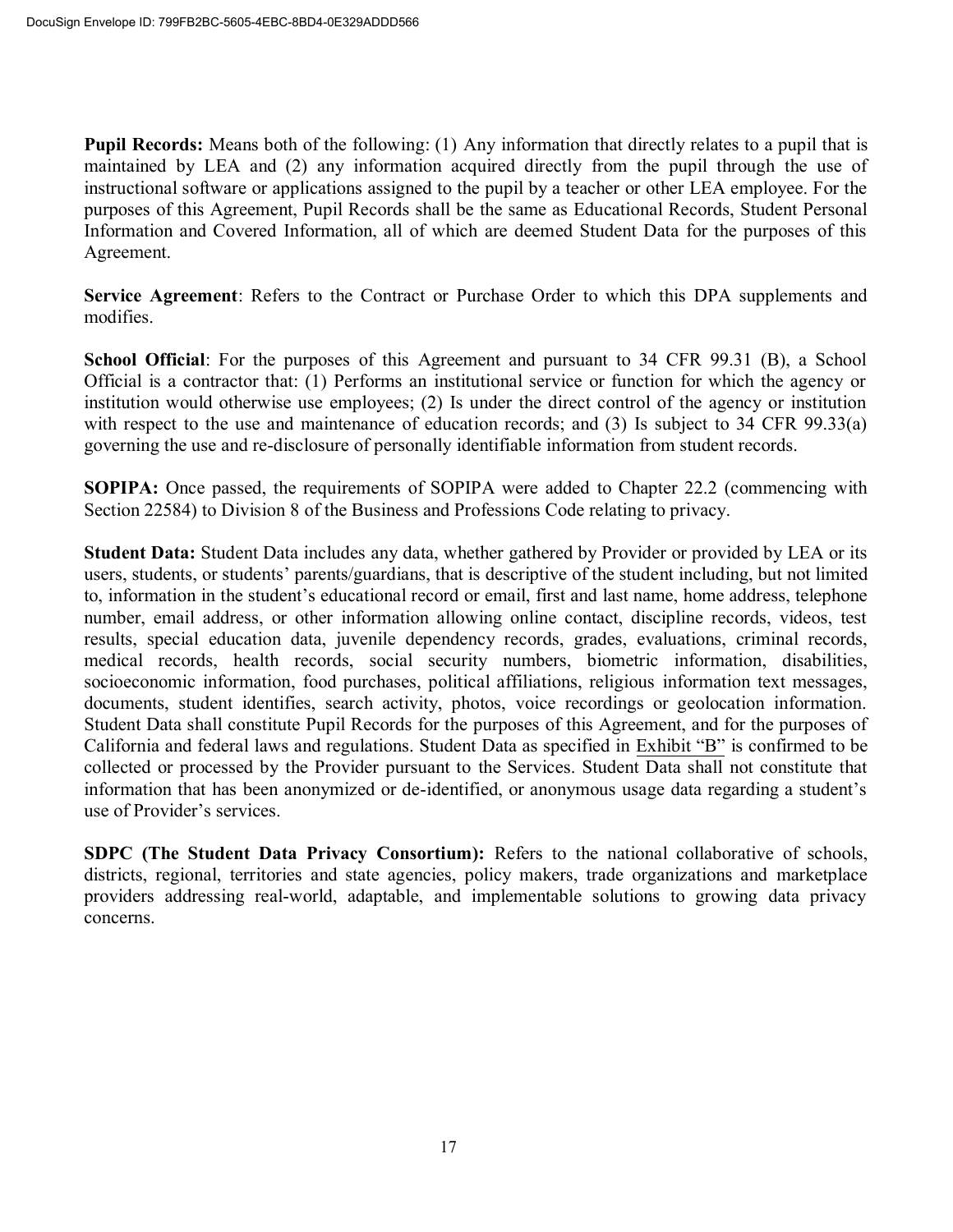**Subscribing LEA:** An LEA that was not party to the original Services Agreement and who accepts the Provider's General Offer of Privacy Terms.

**Subprocessor:** For the purposes of this Agreement, the term "Subprocessor" (sometimes referred to as the "Subcontractor") means a party other than LEA or Provider, who Provider uses for data collection, analytics, storage, or other service to operate and/or improve its software, and who has access to PII.

**Targeted Advertising**: Targeted advertising means presenting an advertisement to a student where the selection of the advertisement is based on student information, student records or student generated content or inferred over time from the usage of the Provider's website, online service or mobile application by such student or the retention of such student's online activities or requests over time.

**Third Party**: The term "Third Party" means a provider of digital educational software or services, including cloud-based services, for the digital storage, management, and retrieval of pupil records. However, for the purpose of this Agreement, the term "Third Party" when used to indicate the provider of digital educational software or services is replaced by the term "Provider."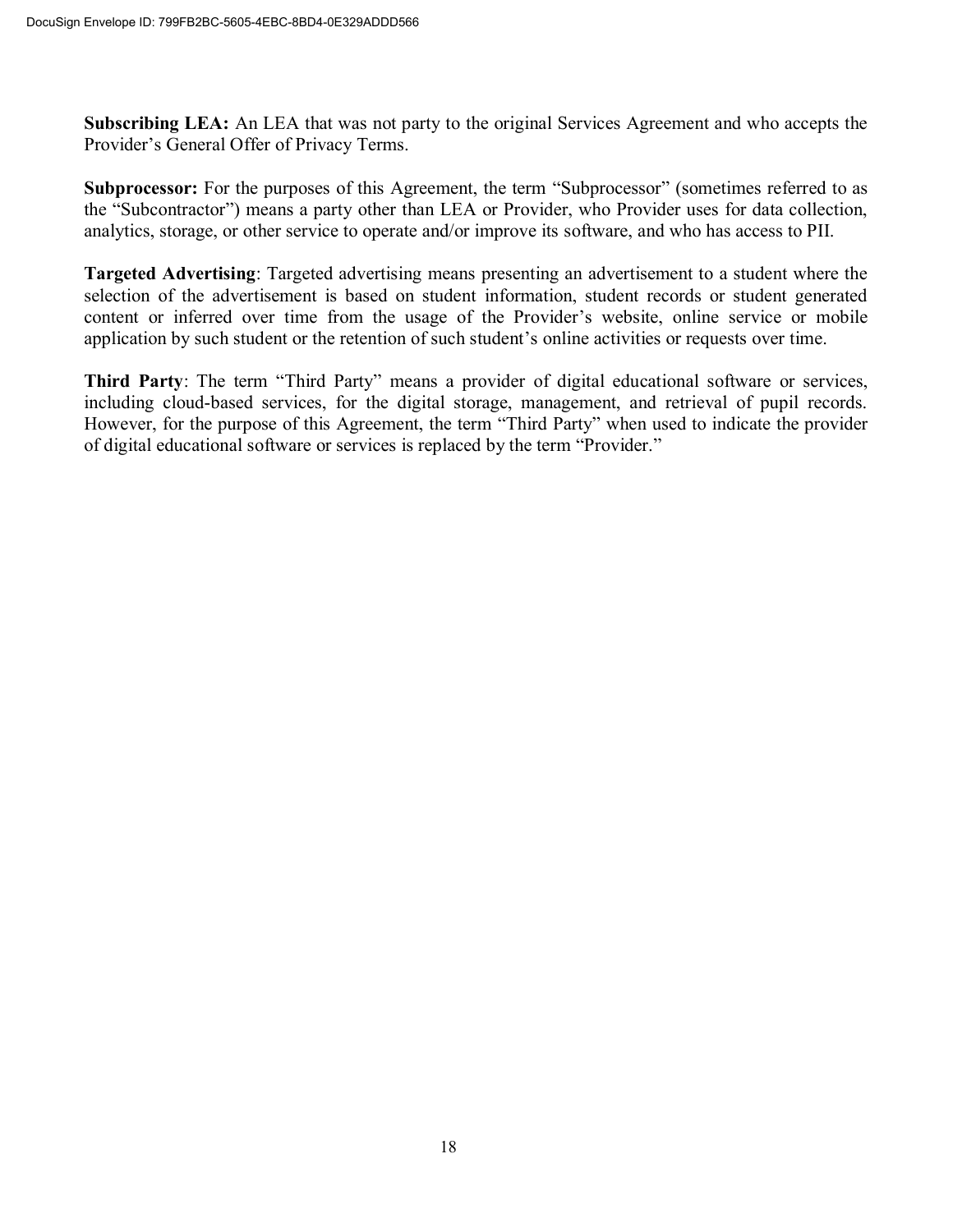#### **EXHIBIT "D"**

#### DIRECTIVE FOR DISPOSITION OF DATA

| <b>Better Chinese LLC</b><br>Fremont Unified<br>directs<br>to<br>dispose of data obtained by Provider pursuant to the terms of the Service Agreement<br>between LEA and Provider. The terms of the Disposition are set forth below: |                                                                                                                                                                                                                                                                             |  |  |  |
|-------------------------------------------------------------------------------------------------------------------------------------------------------------------------------------------------------------------------------------|-----------------------------------------------------------------------------------------------------------------------------------------------------------------------------------------------------------------------------------------------------------------------------|--|--|--|
|                                                                                                                                                                                                                                     |                                                                                                                                                                                                                                                                             |  |  |  |
| <b>Extent of Disposition</b><br>Disposition shall be:                                                                                                                                                                               | Partial. The categories of data to be disposed of are as<br>follows:<br>Complete. Disposition extends to all categories of data.                                                                                                                                            |  |  |  |
|                                                                                                                                                                                                                                     |                                                                                                                                                                                                                                                                             |  |  |  |
| <b>Nature of Disposition</b><br>Disposition shall be by:                                                                                                                                                                            | Destruction or deletion of data.<br>Transfer of data. The data shall be transferred as set forth<br>in an attachment to this Directive. Following confirmation from<br>LEA that data was successfully transferred, Provider shall<br>destroy or delete all applicable data. |  |  |  |
|                                                                                                                                                                                                                                     |                                                                                                                                                                                                                                                                             |  |  |  |
| <b>Timing of Disposition</b><br>Data shall be disposed of by the<br>following date:                                                                                                                                                 | As soon as commercially practicable<br>By (Insert Date)                                                                                                                                                                                                                     |  |  |  |
| Authorized Representative of LEA<br>Roger Hsieh                                                                                                                                                                                     | Date                                                                                                                                                                                                                                                                        |  |  |  |

# Roger Hsieh

Verification of Disposition of Data Date by Authorized Representative of Provider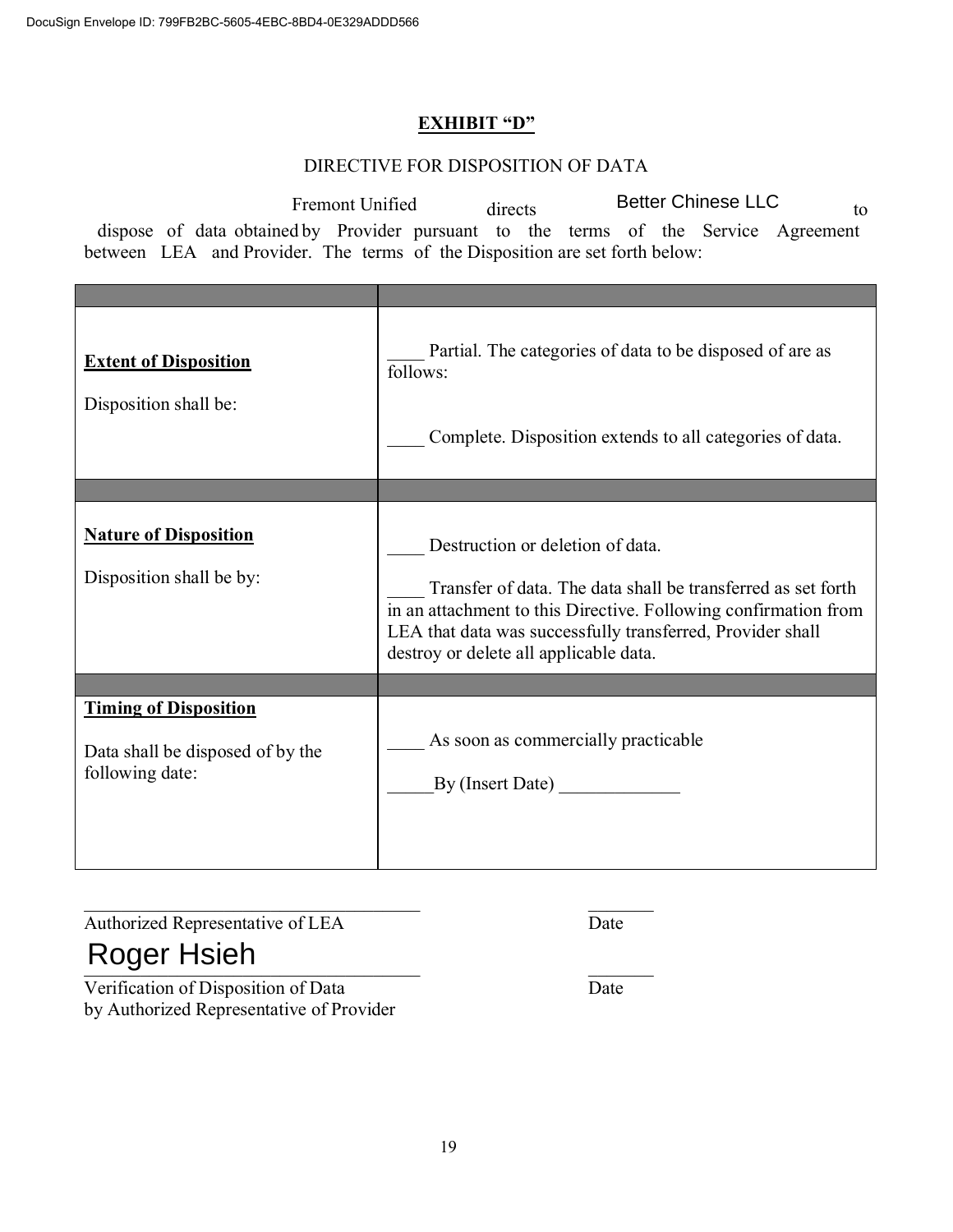#### **EXHIBIT "E"**

#### GENERAL OFFER OF PRIVACY TERMS

#### **1**. **Offer of Terms**

Provider offers the same privacy protections found in this DPA between it and and which is dated 2020/8/28 to any other LEA ("Subscribing LEA") who accepts this General Offer though its signature below. This General Offer shall extend only to privacy protections and Provider's signature shall not necessarily bind Provider to other terms, such as price, term, or schedule of services, or to any other provision not addressed in this DPA. The Provider and the other LEA may also agree to change the data provided by LEA to the Provider in Exhibit "B" to suit the unique needs of the LEA. The Provider may withdraw the General Offer in the event of: (1) a material change in the applicable privacy statutes; (2) a material change in the services and products subject listed in the Originating Service Agreement; or three (3) years after the date of Provider's signature to this Form. Provider shall notify CETPA in the event of any withdrawal so that this information may be transmitted to the Alliance's users. ated 2020/8/28 to any other LEA ("Subscribing LEA") who<br>hough its signature below. This General Offer shall extend only to privace<br>signature shall not necessarily bind Provider to other terms, such as pr<br>vices, or to any

Provider:

BY: \_\_\_\_\_\_\_\_\_\_\_\_\_\_\_\_\_\_\_\_\_\_\_\_\_\_\_\_\_\_\_\_\_

Printed Name:  $\frac{1}{2}$   $\frac{1}{2}$ 

| Date: | 2020/8/28                   |  |
|-------|-----------------------------|--|
|       | Title/Position: IT Director |  |

# **2**. **Subscribing LEA**

A Subscribing LEA, by signing a separate Service Agreement with Provider, and by its signature below, accepts the General Offer of Privacy Terms. The Subscribing LEA and the Provider shall therefore be bound by the same terms of this DPA.

Subscribing LEA:

| L<br>1. |
|---------|
|---------|

Date:

Printed Name:

Title/Position:

# **TO ACCEPT THE GENERAL OFFER, THE SUBSCRIBING LEA MUST DELIVER THIS SIGNED EXHIBIT TO THE PERSON AND EMAIL ADDRESS LISTED BELOW**

**Name:\_\_\_\_\_\_\_\_\_\_\_\_\_\_\_\_\_\_\_\_\_\_\_\_\_\_\_\_\_**

| <b>Title:</b> |  |  |
|---------------|--|--|
|               |  |  |
|               |  |  |
|               |  |  |
|               |  |  |
|               |  |  |
|               |  |  |

**Email Address: \_\_\_\_\_\_\_\_\_\_\_\_\_\_\_\_\_\_\_\_\_\_\_\_\_\_\_\_\_\_\_\_\_\_\_\_\_\_\_\_\_\_\_\_\_\_\_\_\_\_**